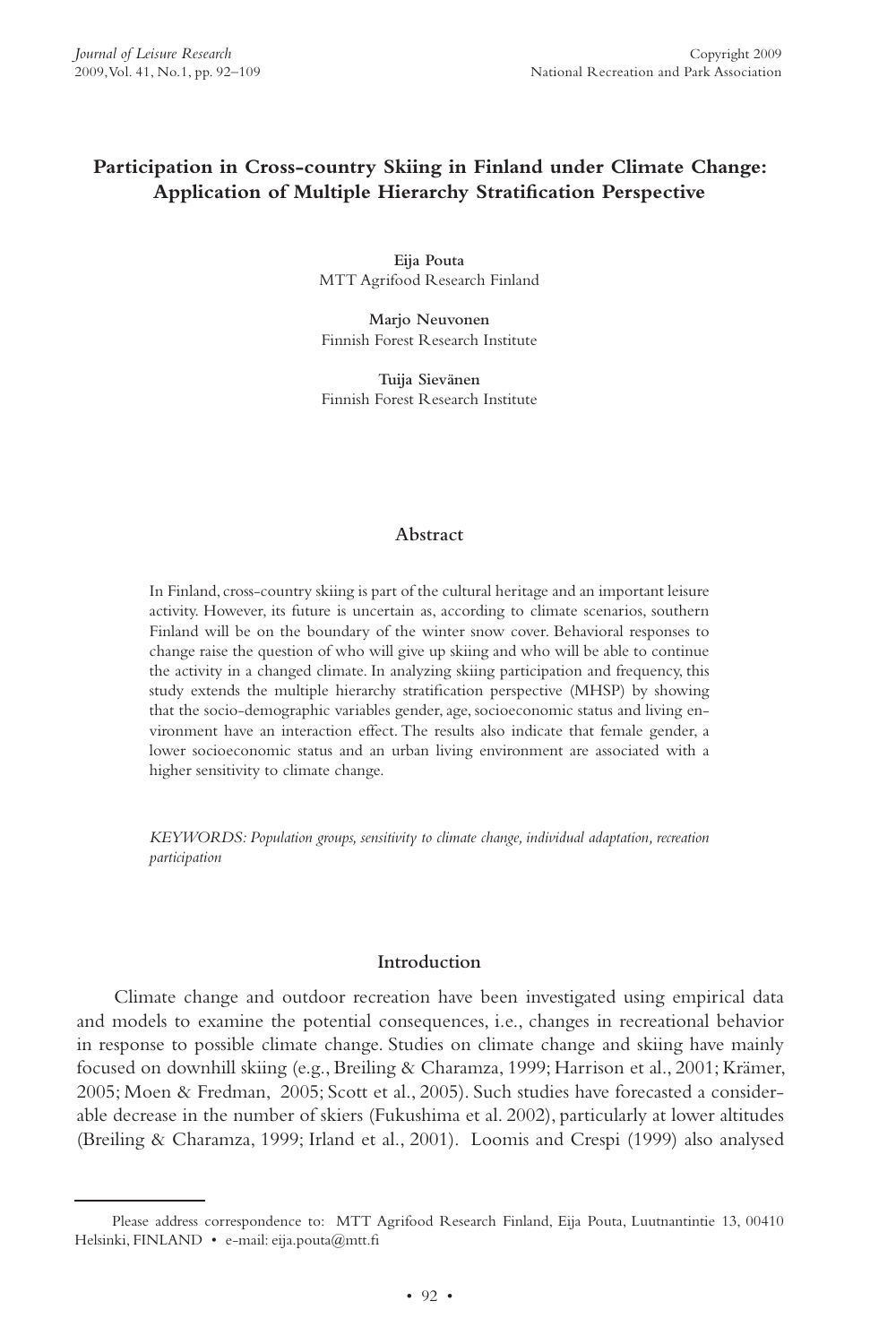cross-country skiing as a part of overall skiing activity. They forecasted a decrease in the number of visitor days to skiing areas, and found this activity to be among the most sensitive to changing climate.

In Nordic countries, cross-country skiing is an ancient way of moving from one place to another during the winter. In many cases, making snow artificially is a key adaptive mechanism in response to climate change (Scott et al., 2003; Aall & Høyer, 2005). However, traditional skiing uses extensive land areas with natural snow cover and cannot easily rely on artificial snow. In Finland, cross-country skiing is currently a part of the everyday winter lifestyle, as 38% of Finns annually participate in this activity (Pouta & Sievänen, 2001). Cross-country skiing has also been proven to be an excellent way of exercising and gaining health benefits. The opportunity to ski is part of the Nordic "everyman's right," the traditional right of open access that provides nearly unlimited possibilities for skiers to enjoy cross-country skiing in forests, fields and on ice-covered lakes. However, skiing mostly takes place on prepared ski trails in close-to-home recreation areas (even in larger cities) provided by the recreational administration agencies of municipalities. Thus far it has been possible to ski cross-country every winter in all parts of Finland using prepared ski trails. According to climate scenarios, the boundary of the winter snow cover will cross Finland in the future (Ruosteenoja et al., 2005), which means that snow cover in southern Finland will become increasingly less probable. The changing climate will have profound effects on skiing opportunities, particularly in the most densely populated southern part of Finland.

Climate change poses considerable challenges for both private and public cross-country ski centers and other service providers. For private enterprises the question is how to keep customers and business running under changing conditions. For public agencies providing recreation opportunities the challenges are more multifaceted, such as how to provide opportunities equally for all citizen groups, including those who have a weaker capacity to adapt to the changing climate. For public agencies promoting general health and wellbeing it is particularly important to know which population groups are likely to give up participation in skiing, and how to encourage these groups to find alternative physical activities. Therefore, for public agencies, information on who will be affected and who will be able to continue skiing is essential. In discussion on global warming, such questions are typically addressed at international or interregional levels (Thomas & Twyman, 2005). On smaller scales, such as the individual level or among population groups within a country, the issue of who will be affected has received little attention (Grothmann & Patt, 2005). In Finland, cross-country skiing is part of the cultural heritage and an important leisure activity. In this study we show that skiing activity is related to the individual socioeconomic profile. We also demonstrate that climate change will lead some people to give up traditional skiing and that the decline in the rate and frequency of participation will not occur equally among population groups.

The effects of climate change have been argued to be greater or possibilities to adapt to them smaller in communities with limited economic resources, a low level of technology, and poor information and skills (Grothmann & Patt, 2005). On the individual level, the capacity to adapt to climate change has been argued to be a function of access to resources (Adger, 2003). In empirical studies, adaptive capacity at the individual level has been found to be particularly related to ownership of property (Grothmann & Patt, 2005). Yohe & Tol (2002) have shown that poorer people and more densely populated areas are more vulnerable to change than the rich or sparsely populated areas. In leisure research, previous studies have not focused on the heterogeneity of behavioral change caused by climate change, although it can be assumed that different population groups face the effects of climate change very differently as their activity profiles and prerequisites for activities vary.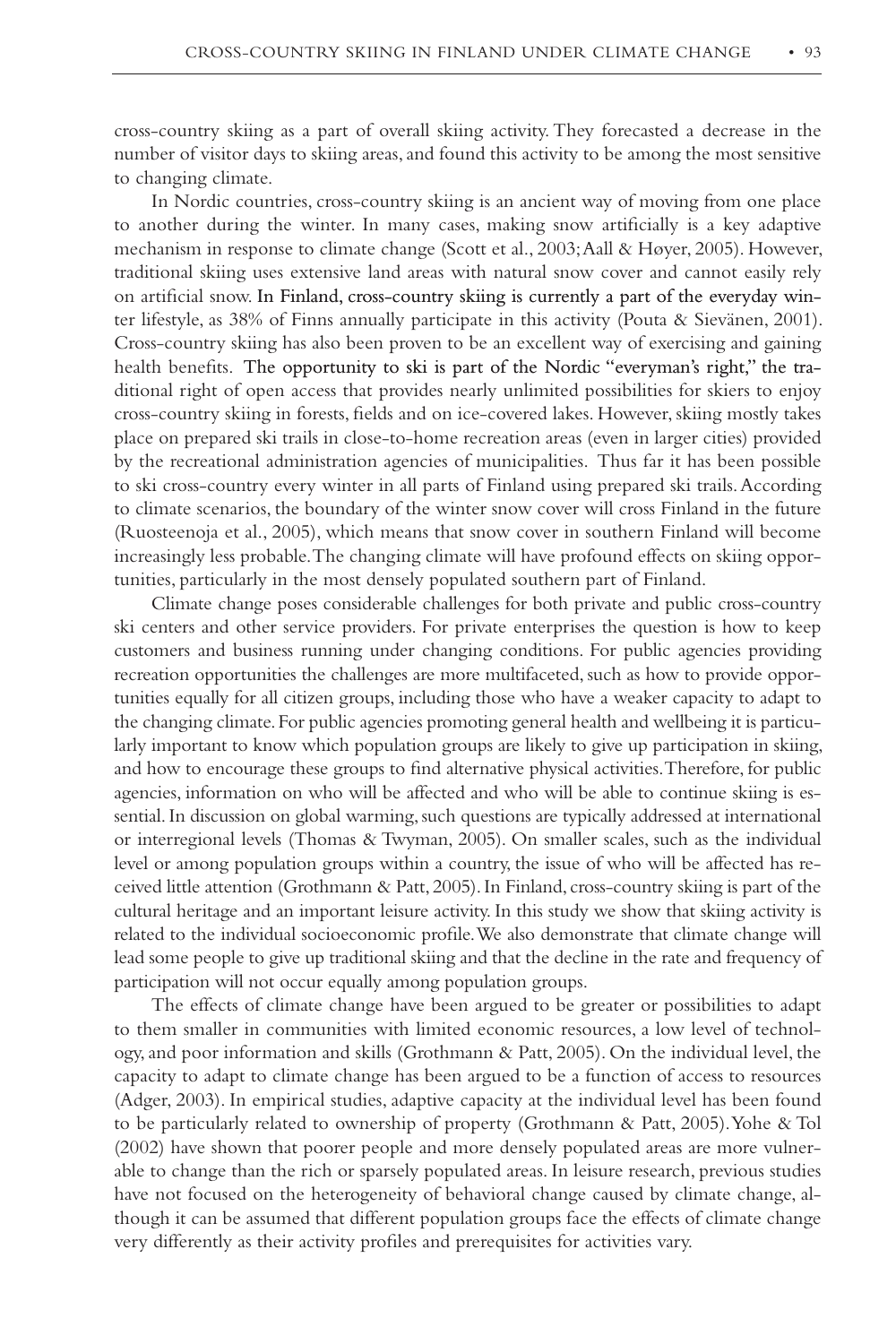In leisure research, the heterogeneity of participation has been studied from a multiple hierarchy stratification perspective (MHSP) (Lee et al., 2001; Floyd et al., 2006). The MHSP implies that choices of leisure activities are influenced by a combination of several socioeconomic variables that each affect the prerequisites for outdoor recreation. Combinations of these variables form a continuum of statuses from the lower end of the most disadvantaged group to the higher end of the most advantaged group. As these groups have different prerequisites for participation we can also assume that they will react differently to new constraints imposed by climate change.

Changes in skiing behavior may occur in measures such as which population groups will participate and how often they will ski. In this study, our approach is first to model crosscountry skiing participation in terms of both the rate and frequency of participation. As a framework we utilize the MHSP to analyze the effect of gender, age, socioeconomic status and living environment on skiing behavior. Second, we extend the MHSP framework to examine the interaction between these socio-demographic explanatory variables. Our third objective is to identify those population groups that will be most strongly affected by climate change. This is achieved by defining the socioeconomic variables that interact with climate variables in explaining skiing behavior.

Our study adds to the literature by applying the MHSP approach to both the rate and frequency of participation in skiing and by testing the interaction between socioeconomic variables in MHSP-based participation models. Furthermore, our approach is the first attempt to show which population groups are the most likely to change their recreational behavior because of climate change. The data used to construct the models were obtained from the national inventory of outdoor recreation in Finland. In the empirical section, in addition to participation models, we present scenarios of skiing participation based on climate and socioeconomic scenarios. The recreational participation scenarios enable us to predict how current patterns of skiing behavior, participation rates and frequencies of participation will follow changes in climate and demography in the near term (2007-2020), mid-term (2021-2050) and long term (2051-2080), and how population groups are likely to differ in their future participation in cross-country skiing.

## **Multiple Hierarchy Stratification Perspective and Sensitivity to Climate Change**

Many previous studies by leisure researchers have focused on the effects of socio-economic variables such as gender, age, socioeconomic status and ethnicity on participation (reviewed by Manning, 1986; Lee et al., 2001; Cordell, 2004). The combination of these factors has led to the multiple hierarchy stratification perspective, which enables understanding of the structural inequalities in recreational participation (Lee et al., 2001; Floyd et al., 2006). This perspective presents the idea that disadvantaged statuses, such as an older age, female gender and lower socioeconomic status, are sources of inequality, and form a "stratification continuum" (Markides et al., 1990). According to the continuum, elderly minority women with a lower socioeconomic status have four separate statuses that create a disadvantage and they tend to be at the bottom of the multiple hierarchy of recreational participation. In contrast, younger or middle-aged males of the dominant ethnic group having a middle or higher socioeconomic status are located at the top of the hierarchy and have a high probability of participating in recreational activities. The MHSP states that the combined effects of multiple statuses of inequality are more intense than the effect of any single status.

The MHSP has particularly been used to explain leisure participation (Cutler Riddick & Stewart, 1994; Floyd et al., 2006), but also to explain leisure preferences (Shinew et al., 1995) and leisure benefits (Phillip, 1999). The approach in testing the stratification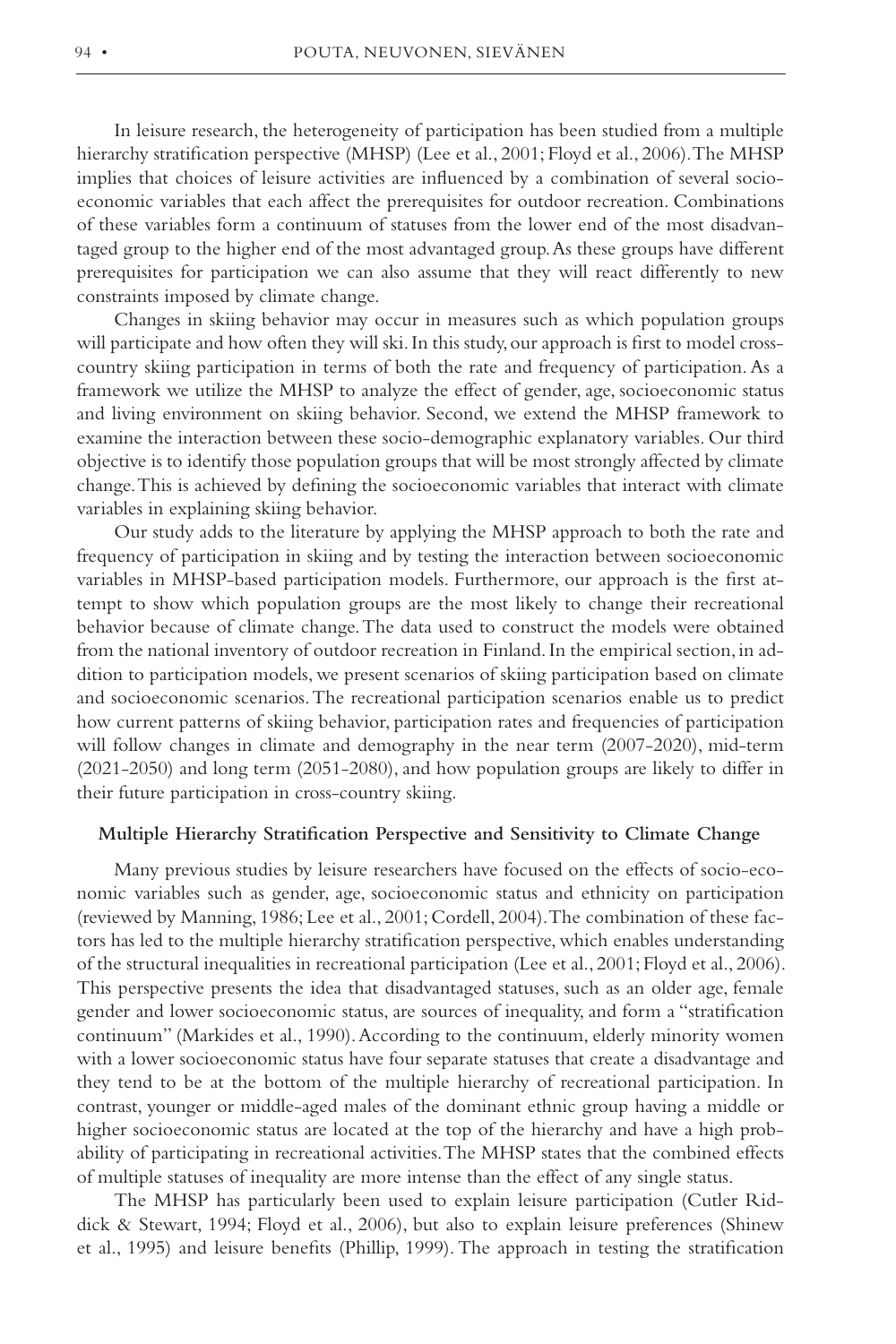perspective has been to use logistic regression analyses and to apply the estimated models in calculating participation probabilities for the different statuses in the hierarchy. In the models, the four factors have explained participation as separate variables. However, some studies have also revealed that there might be interrelationships between these variables. In the study of Phillips (1997), race and gender interrelated in explaining leisure benefits, while gender, race and social class interrelated according to Shnew et al. (1995), and Johnson et al., (1998) reported the interaction of race and income. In studies explaining participation in leisure activities with the MHSP, the interactions of explanatory variables have not typically been included in the logistic model. The traditional MHSP does not state whether the effect of one factor is stronger in some classes of another factor. The empirical applications have simply defined the variables that together reduce participation the most, and have shown that the additive effect of a combination of variables is greater than the effect of a single variable. However, one could assume, for example, that age would have a stronger effect on recreational participation among those with a low socioeconomic status, or among females. Allowing interaction between status variables provides a new insight into the mechanisms underlying inequality in participation.

In Finland, where the population is ethnically relatively homogeneous, over ninety percent of people belong to the main ethnic group, while the remaining ethnic groups are very small. Ethnicity is consequently not a relevant factor in understanding differences in recreation at the population level. Instead, several studies have demonstrated that participation in recreational activities in Finland particularly differs between urban and rural populations (Pouta et al., 2006; Sievänen, 1995; Pouta & Sievänen, 2001). In this study we utilize the multiple hierarchy stratification perspective, but the variables we focus on are gender, age, socioeconomic status and the urban-rural difference.

The MHSP includes the idea that leisure resources are compromised as a result of multiple disadvantaged statuses (Markides et al., 1990). Following this idea we can assume that constraints on resources, such as a shortage of snow as a constraint on winter activities, particularly affect those groups with multiple disadvantaged statuses. This assumption is also supported by the literature. In economic terms, the production of skiing experiences is typically understood as a form of production in a household (e.g. Feather et al., 1995; Mc-Connell, 1999 based on Becker, 1991). Skiing experiences are a final good that is produced by allocating household resources such as skills, time and monetary resources to the activity. Climate factors such as the depth of snow and temperature during the skiing season, as well as individual characteristics, affect the production of skiing times. An individual decides to participate in skiing if the enjoyment from skiing exceeds the enjoyment (utility) from alternative activities within the limits of time and the monetary budget of the individual. The structural constraints of skiing participation are often related to the costs: expensive equipment and clothing and a lack of money or of low-cost skiing holidays (Gilbert & Hudson, 2000). Traveling to a skiing resort also has time costs. The rate of participation depends on the supply of appropriate areas or resources. In the case of cross-country skiing, climatic factors are even more important than man-made resources, as skiing is possible on natural snow without a constructed and managed ski trail.

Assessment of the effects of climate change provides an additional insight by decomposing cross-country skiing participation into two components: the overall rate of participation within a time period and, for those who participate, the frequency of participation (number of skiing days) in that period. In order to participate, skiing skills and equipment are needed. A basic investment or threshold therefore exists for skiing participation, and different factors may affect the overall decision to participate and the decision on the skiing frequency (compare Huhtala & Pouta, 2006; Neuvonen et al., 2007).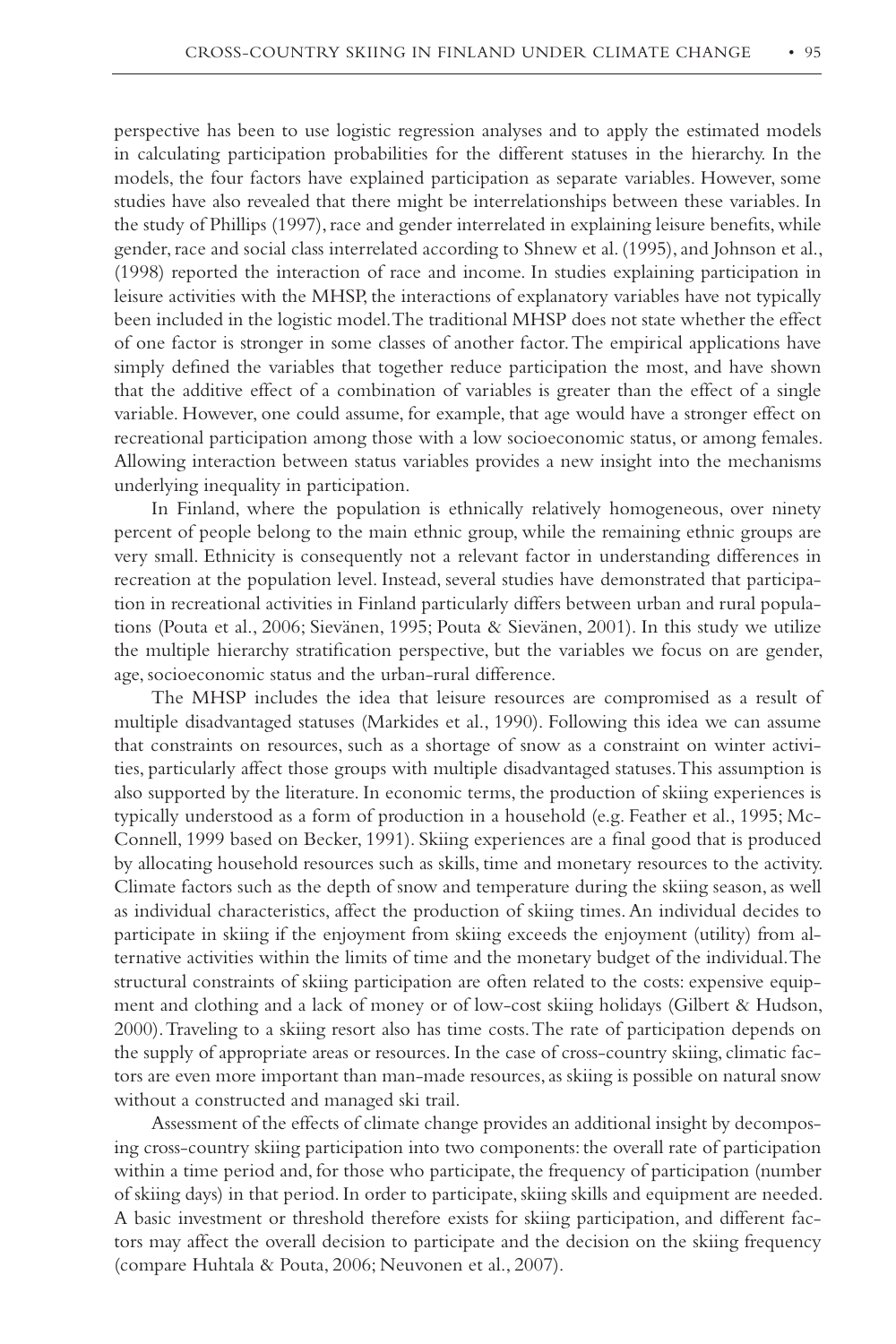On an individual level, it is possible to adapt to a new climate situation and to a deterioration in skiing conditions by traveling to more distant locations. It is also possible to learn new skiing skills, such as skate skiing (free style), that better suit temperatures above freezing. Nevertheless, this new style also demands new equipment, and adaptation is therefore easier for those who have the time, money and ability to learn new skills. These components of production are also connected with the socioeconomic profile of an individual. Having these adaptation mechanisms in mind we can assume that various socioeconomic groups will differ in their participation under changed climatic conditions depending on their time, skill and income constraints.

Table 1 summarizes assumptions based on speculation and empirical results from previous Finnish or international studies and shows how the time, money and skill components of producing skiing experiences relate to sources of inequality in the MHSP. The association between female gender and lower incomes (Suomen tilastollinen vuosikirja 2005) and more severe time constraints because of the greater time spent on household work and child care (Pääkkönen & Niemi, 2002; Berg, 2005; Piekkola & Ruuskanen, 2007) is also clear in Finland. A younger age can be assumed to relate to a greater readiness to learn new skills (Sugerman, 2002), but to tighter income and time constraints (Suomen tilastollinen vuosikirja, 2005). A higher socioeconomic status typically relates to a higher level of education and better ability to learn new skills. Although income constraints on adaptation are less in the higher socioeconomic group, the time constrain is tighter because of the higher opportunity cost of time.

The rural-urban continuum relates to adaptive capacity via access to recreational resources. In rural settings, access to natural resources, including those for skiing, demands less time and money (Pouta & Sievänen, 2001), but the availability of commercial services such as snowmaking or public services such as prepared ski trails is greater for people living in more densely populated areas. For Finns, the average distance from home to a prepared ski trail is about 1.5 km. In larger cities this distance is 1.4 km and in rural municipalities 2.5 km (Pouta & Sievänen, 2001). However, in rural municipalities this difference is balanced by the better opportunities to ski without a prepared ski trail. Skiing without prepared trails is

|                                                        |          | Gender   | Socioeconomic<br>Age<br><b>Status</b> |         |        | Rural-Urban |                |          |
|--------------------------------------------------------|----------|----------|---------------------------------------|---------|--------|-------------|----------------|----------|
| Determinants<br>of sensitivity<br>to climate<br>change | Male     | Female   | Young<br>middle                       | Elderly | High   | Low         | Rural          | Urban    |
| Time                                                   |          | $^{+}$   | $^{+}$                                |         | $^{+}$ |             |                | $^{+}$   |
| <b>Skills</b>                                          | $\Omega$ | $\Omega$ | -                                     | $^{+}$  |        | $^{+}$      | $\theta$       | $\theta$ |
| Lower<br>monetary<br>expenses<br>or higher<br>income   |          | $^{+}$   | $^{+}$                                |         |        | $^{+}$      | $\overline{0}$ | $\theta$ |
| Total<br>sensitivity                                   |          | $^{+}$   | $^{+}$                                |         |        | $^{+}$      | $-?$           | $+ ?$    |

TABLE 1

*Accumulation of sensitivity to climate change from resources enabling participation in skiing in various demographic groups. (+ higher sensitivity, - lower sensitivity, 0 unknown effect)*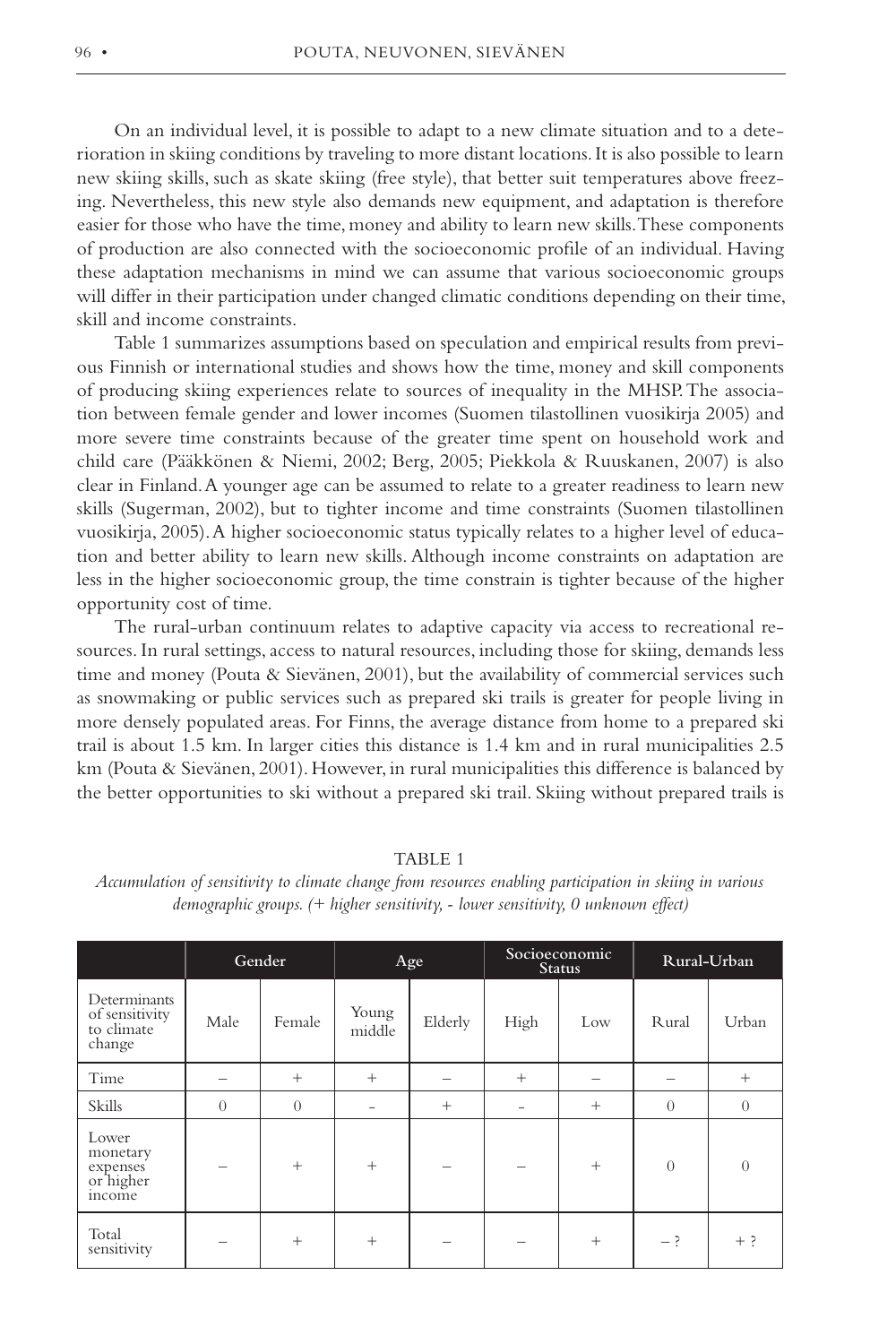valued by some skiers and it particularly relates to other rural activities such as fishing and hunting. These rural-urban differences in resources emphasize the importance of testing whether rural-urban variation could be one status variable in the MHSP framework.

#### **Hypotheses and Methodological Approach**

We can summarize our hypotheses as follows:

- H1: Female gender, an older age, a low socioeconomic status and an urban living environment decrease the rate and frequency of participation in cross-country skiing.
- H2: The negatively-affecting socioeconomic statuses interact and have a cumulative effect on participation.
- H3: The negatively-affecting socioeconomic statuses interact with climatic factors, i.e. there is a greater sensitivity to climate change among those with multiple disadvantaged socioeconomic statuses.

Here, we test these hypotheses by estimating both the rate of participation in skiing and the frequency of participation (number of skiing days) from national recreation participation survey data. First, we test whether the variables in our variant of the MHSP are significant in the models (H1). Second, we test whether their interactions significantly affect the rate and frequency of participation (H2). The third step is to analyze whether the interaction of variables in the MHSP and climate variables is significant (H3). In these steps our purpose is not to add climate variables to the MHSP framework, which focuses on differences between population groups. However, we aim to show that climate variables also affect participation in recreational activities and that these climate variables can have a stronger effect on some population groups defined with the MHSP than on others.

Our approach is to estimate two sets of models: one set of three participation rate models, and a second set of three models for participation frequency. In the first models of both sets we incorporate climate variables as well as variables related to the MHSP. In the second models incorporating interactions of status variables of the MHSP we apply the extension of the MHSP by testing whether certain variables are interdependent and whether their effect differs or is clearer in connection with other statuses. In the third models of both sets, incorporating the interaction of climate and status variables, we attempt to reveal those population groups that are most likely to change their recreational behavior because of climate change. The participation models also reveal those status groups that are most likely to give up skiing and those that are least likely to change their behavior.

After these tests we clarify the effect of socioeconomic and climate variables by comparing the participation estimates between high and low status groups in a multiple hierarchy. As individuals respond to climate variables by adjusting their rate and frequency of participation in skiing, the effect of climate change on these measures is estimated from the models. Using estimated participation models and climate and socioeconomic scenarios from previous research, we extrapolate skiing participation in the near term (2007-2020), mid-term (2021-2050) and long term (2051-2080). We demonstrate the difference in behavioral change between these groups in selected time horizons.

## **Data and Statistical Models**

# *Data of the study*

The data on skiing behavior under varying climate conditions were obtained from the national inventory of outdoor recreation in Finland, which included information on the recreational behavior of Finns aged 15–74 years (Virtanen et al., 2001). The data were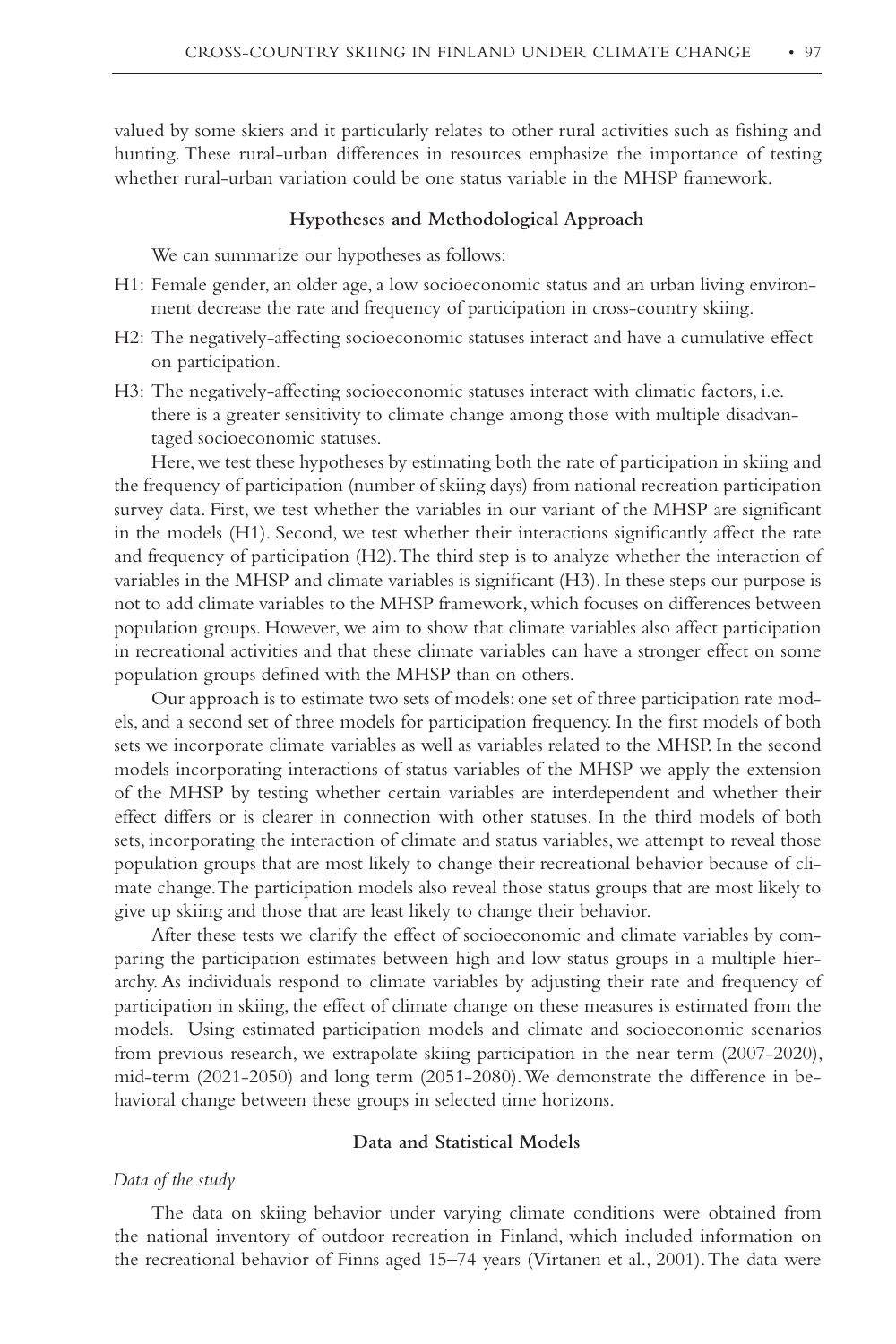collected bimonthly via telephone interviews from August 1998 to May 2000 as 12 split samples and covered two winter and summer seasons. In telephone interviews of the national inventory (10,651 interviewees) the response rate was 84%. The telephone interview included questions on participation in ninety recreational activities. The data were found to be representative of the population with respect to age and gender (Virtanen et al., 2001).

In the telephone interview the respondents indicated whether they had skied crosscountry at least once during the previous 12 months. In a separate item, respondents were asked how many days they had spent skiing during the previous 12 months. The climate variables that are important in explaining recreational behavior and that were used in developing skiing participation models were the mean air temperature and snow depth in the preceding 12-month period (cf. Fukushima et al., 2002). To build participation models that included climate variables we connected observed climate data from the Finnish Meteorological Institute and survey responses by taking into account the time and space dimensions. With respect to time, we connected the observed weather data from the 12-month period before the survey to each survey response. As the survey data were collected every second month during a two-year period, we obtained data for 12 different time periods. With respect to space, the weather data from 20 weather stations were connected to the survey responses based on the home municipality of each respondent and the province where each station was located. The importance of weather conditions near the respondents' homes was justified, as over half of the skiing days took place as day trips from respondents' homes. As a result we obtained a single data set that included variables for skiing participation and weather information during the 12-month period prior to the survey for each respondent. In the survey, 41.3% of the respondents indicated that they had participated in cross-country skiing at least once in the preceding 12 months.

The respondents' background variables were obtained in the telephone interviews and from the national population register. For the MHSP we recoded the socioeconomic variables to create the basic status variables. The gender of the respondents was used as measured. The respondents were divided into two groups based on their age: respondents under 60 and those aged 60 years or older. Respondents who were entrepreneurs or employees were categorized into the higher socioeconomic group, while other respondents (manual workers, farmers, unemployed, students, pensioners and others) were coded in the lower socioeconomic group. These groups also reflected the incomes of the respondents, which were higher among those in the higher socioeconomic group than in any lower socioeconomic subgroups. The urban-rural variable was generated from the respondents' home municipality size in terms of the number of inhabitants. Respondents living in a municipality with over 100 000 inhabitants were coded as urban. This definition included respondents from the six largest cities in Finland. To analyze whether the effect of a socio-demographic variable is stronger or weaker in the groups of some other socio-demographic variables, six interaction variables (gender x age, gender x socioecon, gender x urban, age x socioecon, age x urban, socioecon x urban) were formed.

In the following estimations, two variables describing climate conditions were included in the model: the mean snow depth and the mean temperature. Special emphasis was placed on modeling the effects of climate in different socioeconomic groups by constructing interactions between climate and socioeconomic variables and including them in the models when the coefficient was significant.

## *Statistical models*

Participation in cross-country skiing was modeled using logistic regression analysis because the dependent variable was dichotomous: participation or non-participation within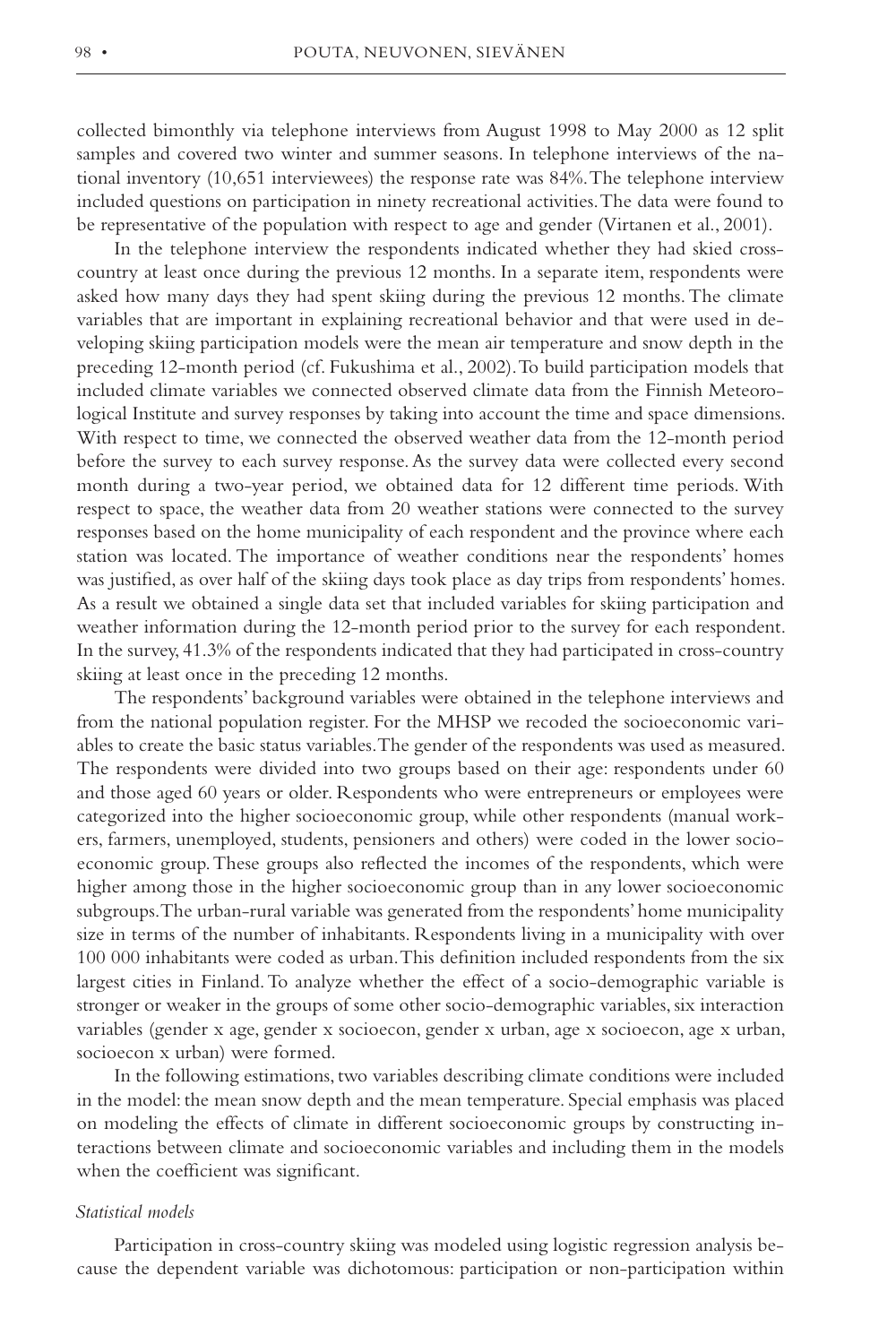the 12-month period prior to the survey. Significance tests for a single coefficient were based on the Wald test (Hosmer and Lemeshow, 2000, p. 37), and the likelihood ratio test was used to examine the significance of the models (Hosmer and Lemeshow, 2000, p. 146). We interpreted the models with the help of estimated probabilities.

A model for participation frequencies was constructed using negative binomial regression (Cameron and Trivedi, 1998). For skiing, the frequency of participation has the form 0, 1, 2 … times per year, and a Poisson regression model is commonly used to analyze such count data. By comparison, the negative binomial regression model stretches the assumption of the equality of the variance and mean of the dependent variable in Poisson distribution by allowing the variance to deviate from the mean. Because the variance in our data differed from the mean, we gave preference to a negative binomial regression model over a Poisson regression model. The model for participation frequencies focused on the nonzero participation times, and the data were truncated from zero (Cameron and Trivedi, 1998, p. 117–121), meaning that the zero values were excluded from the model.

The pseudo  $\mathbb{R}^2$  was applied as a measure of the goodness of fit for both the logistic regression model and the negative binomial regression model. The pseudo  $R<sup>2</sup>$  is defined as  $1 - L_n/L_0$ , where  $L_n$  is the log likelihood for the estimated model, and  $L_0$  is the log likelihood for a model that includes only a constant (e.g. Hosmer and Lemeshow, 2000, p. 165–166; Cameron and Trivedi, 1998, p.155). Another criteria for selecting the best model (both participation and participation frequencies) was to avoid multicollinearity in the models. Because explanatory variables correlated with each other, some of the variables were excluded from the models.

We applied binary logistic and negative binomial regression models in three settings. We first estimated the model using the basic variables of our MHPS, namely gender, age, socioeconomic status and urban to rural variation, and two climate variables, the mean temperature and depth of snow. In the second model we tested the extension of the MHPS with interaction between socioeconomic variables (concerning interaction variables in regression models, see e.g. Hosmer and Lemeshow, 2000, p. 70-74; Aiken and West, 1996). The third model focused on testing the inequality aspects of climate variables by including interactions between climate and socioeconomic variables.

## **Scenarios and Extrapolation of Future Skiing Participation**

To create scenarios for cross-country skiing, we used the models for present outdoor recreation as a basis for predicting future outdoor recreational behavior. We assumed that the relationship between climate and recreational behavior and socio-demographic factors remains stable. We then extrapolated the models beyond the present by including socioeconomic and climatic scenario values that applied to the whole population. To produce skiing scenarios within the most and least sensitive socioeconomic groups we used climate scenarios alone, as the socioeconomic profile of the group was assumed not to change.

For the whole population we applied population scenarios to account for the shifts between population groups. Forecasts for annual population growth rates were applied to convert participation information to the level of the future population (Carter et al., 2005). The age distribution follows the demographic forecast (Tilastokeskus, 2004). The population scenario of Statistics Finland (Tilastokeskus, 2004) also provides a baseline to forecast change in the proportion of the population living in urban areas and the socioeconomic distribution. We had no reason to expect a change in the gender distribution.

Based on international climate scenarios, Ruosteenoja et al. (2005) have constructed national scenarios for changes in mean surface air temperature and snow depth. Project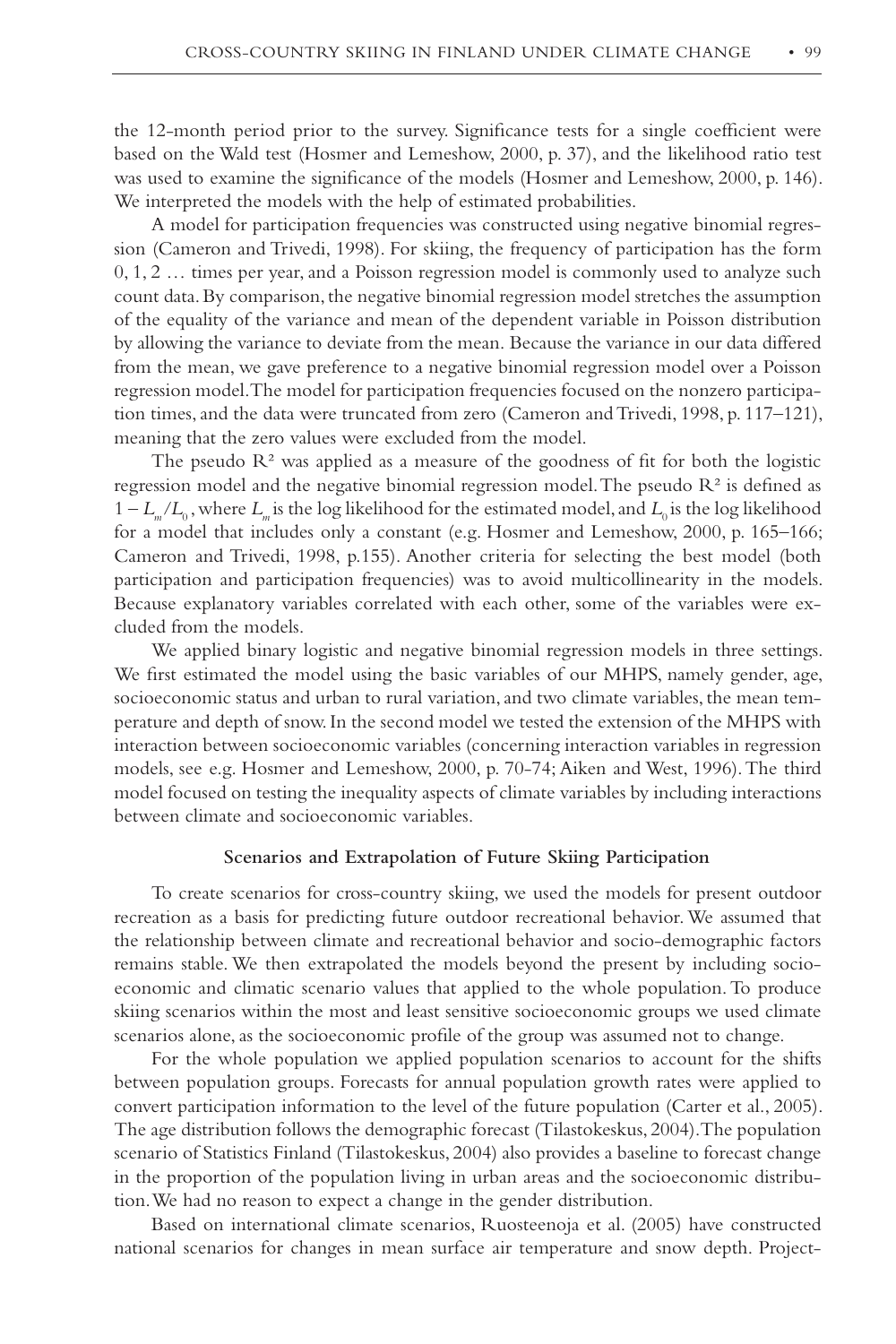ed changes in mean surface temperature for the short term (2007-2020) are minor, indicating a  $0.9 \text{ °C}$  increase (A2 high emission scenario<sup>1</sup>) relative to the period 1971-2000. Snow depth is predicted to decrease by 16% at Helsinki-Vantaa weather station and 8% at Sodankylä weather station from 1991-2020 relative to 1971-2000. Long-term annual warming of the surface air temperature by  $5.0 \degree C$  is projected for the period 2071-2100 relative to the period 1971-2000. Figure 1 illustrates the predicted change in average temperature (Kellomäki et al., 2005 based on Ruosteenoja et al., 2005). The annual snow depth is predicted to decrease by 48% at Sodankylä and by 78% at Helsinki-Vantaa over the same period.

#### **Results**

#### *Participation in Skiing*

To empirically approach the three hypotheses we began by estimating the participation model for cross-country skiing. In Table 2 the model for socioeconomic variables (model 1) indicates that the basic MHSP approach applies to participation in cross-country skiing. The female gender, a higher age, lower socioeconomic status and urban home municipality all reduce the probability of participation in skiing. The coefficients for variables revealed



*Figure 1. The scenario for the annual mean temperature from 1961-2000 to 2070-2099 (Kellomäki et al., 2005 based on Ruosteenoja et al., 2005).*

<sup>1</sup> Scenario A2, in line with more resent analysis of climate change in the Baltic Sea area (The BACC Author Team, 2008)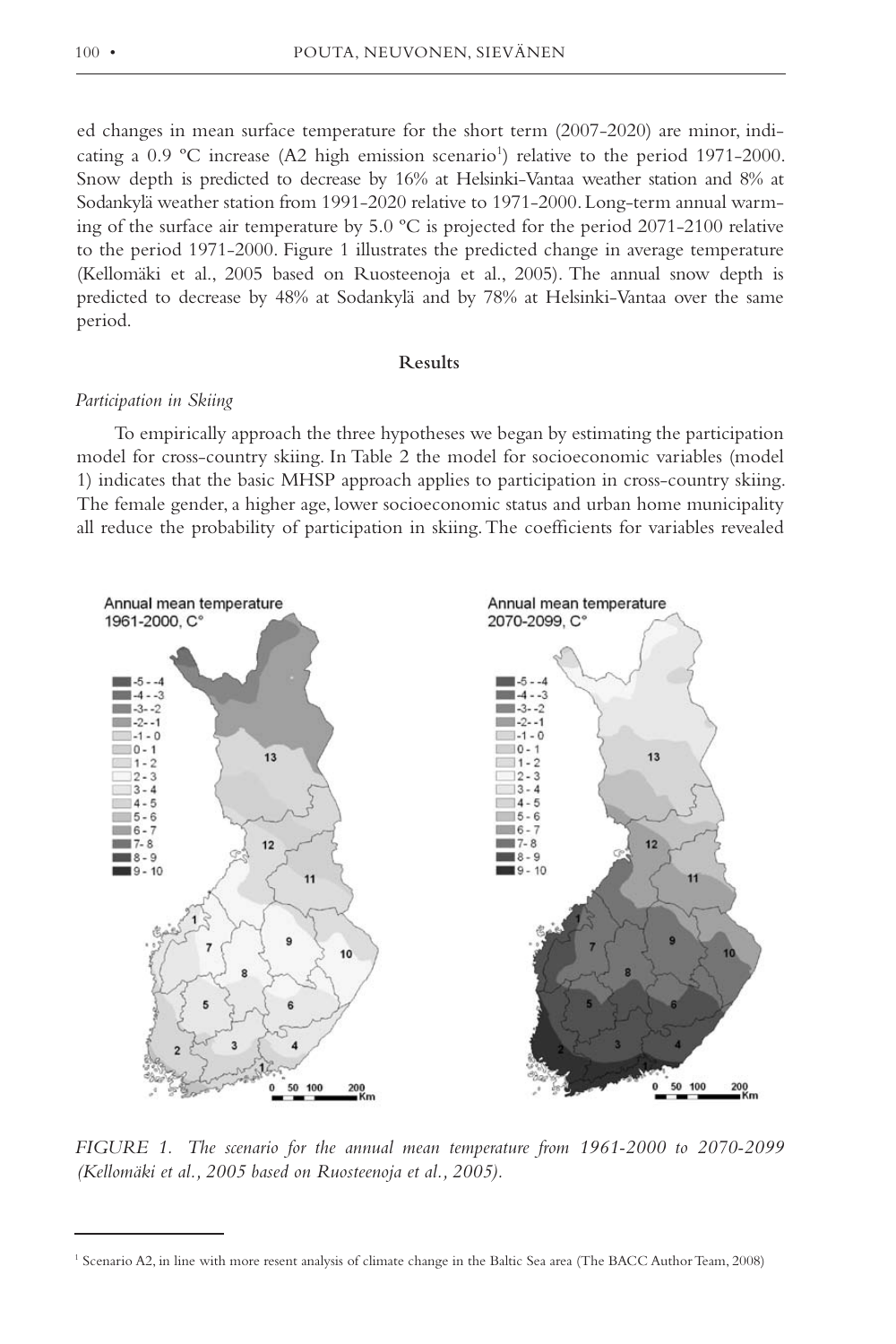that a low socioeconomic status and high age particularly reduced the rate of participation. Climate variables also had a significant effect; the lower the mean temperature and deeper the snow cover, the higher the participation rate.

Model 2 tested the extended MHSP, i.e. the effect of those interactions between socioeconomic variables that were, in addition to the basic variables, significant explanators  $(p < 0.01)$  of skiing participation. These were the interactions between a greater age and an urban living environment, a greater age and female gender, and the interaction between a low socioeconomic status and an urban living environment. The last two of these interactions followed the assumptions and reduced the participation in skiing. Surprisingly, the interaction between a greater age and an urban living environment had a positive impact on participation. When interaction variables were included the coefficient of the gender variable was no longer significant. This implies that the effect of gender particularly relates to a

|                                                  | Model 1<br>MHSP and Climate |         | Model 2<br><b>Extended MHSP</b><br>and Climate |         | Model 1<br>Climate Equality<br>Test |         |
|--------------------------------------------------|-----------------------------|---------|------------------------------------------------|---------|-------------------------------------|---------|
|                                                  | $Co-$<br>efficient          | p-value | $Co-$<br>efficient                             | p-value | $Co-$<br>efficient                  | p-value |
| Constant                                         | 0.429                       | 0.000   | 0.369                                          | 0.002   | 0.300                               | 0.013   |
| Gender (female1, male 0)                         | $-0.089$                    | 0.033   | $-0.029$                                       | 0.510   | $-0.093$                            | 0.026   |
| Age (over $60 = 1$ , under $60 = 0$ )            | $-0.436$                    | 0.000   | $-0.326$                                       | 0.000   |                                     |         |
| Socioeconomic status (lower 1 higher 0)          | $-0.580$                    | 0.000   | $-0.504$                                       | 0.000   | $-0.597$                            | 0.000   |
| Rural-urban (urban 1 rural 0)                    | $-0.325$                    | 0.000   | $-0.230$                                       | 0.003   |                                     |         |
| Mean temperature, annual (°C)                    | $-0.096$                    | 0.018   | $-0.096$                                       | 0.000   | $-0.070$                            | 0.000   |
| Depth of snow, annual (cm)                       | 0.016                       | 0.005   | 0.015                                          | 0.002   | 0.018                               | 0.000   |
| Age over 60 x urban (1, others 0)                |                             |         | 0.567                                          | 0.000   |                                     |         |
| Age over 60 x female (1, others 0)               |                             |         | $-0.424$                                       | 0.000   |                                     |         |
| Low socioecon. x urban (1, others 0)             |                             |         | $-0.280$                                       | 0.006   |                                     |         |
| Age over 60 x mean temperature                   |                             |         |                                                |         | $-0.080$                            | 0.000   |
| Urban x mean temperature                         |                             |         |                                                |         | $-0.063$                            | 0.000   |
| N                                                | 10 138                      |         | 10 138                                         |         | 10 138                              |         |
| Participation, %                                 | 41.3                        |         | 41.3                                           |         | 41.3                                |         |
| Correctly classified, % (cut-off point<br>(0.50) | 61.9                        |         | 61.9                                           |         | 61.8                                |         |
| Log-likelihood (model)                           | $-6586$                     |         | $-6572$                                        |         | $-6594$                             |         |
| Log-likelihood (constant)                        | $-6836$                     |         | $-6836$                                        |         | $-6836$                             |         |
| Chi <sub>2</sub> (Likelihood Ratio)              | 474.510                     |         | 528.373                                        |         | 483.448                             |         |
| p-value                                          | < 0.0001                    |         | < 0.0001                                       |         | < 0.0001                            |         |
| Pseudo-R2                                        | 0.037                       |         | 0.039                                          |         | 0.035                               |         |
| Nagelkerke R2                                    | 0.062                       |         | 0.069                                          |         | 0.063                               |         |

Table 2 *Socioeconomic and climate factors affecting the rate of participation in skiing according to binary logistic regression models*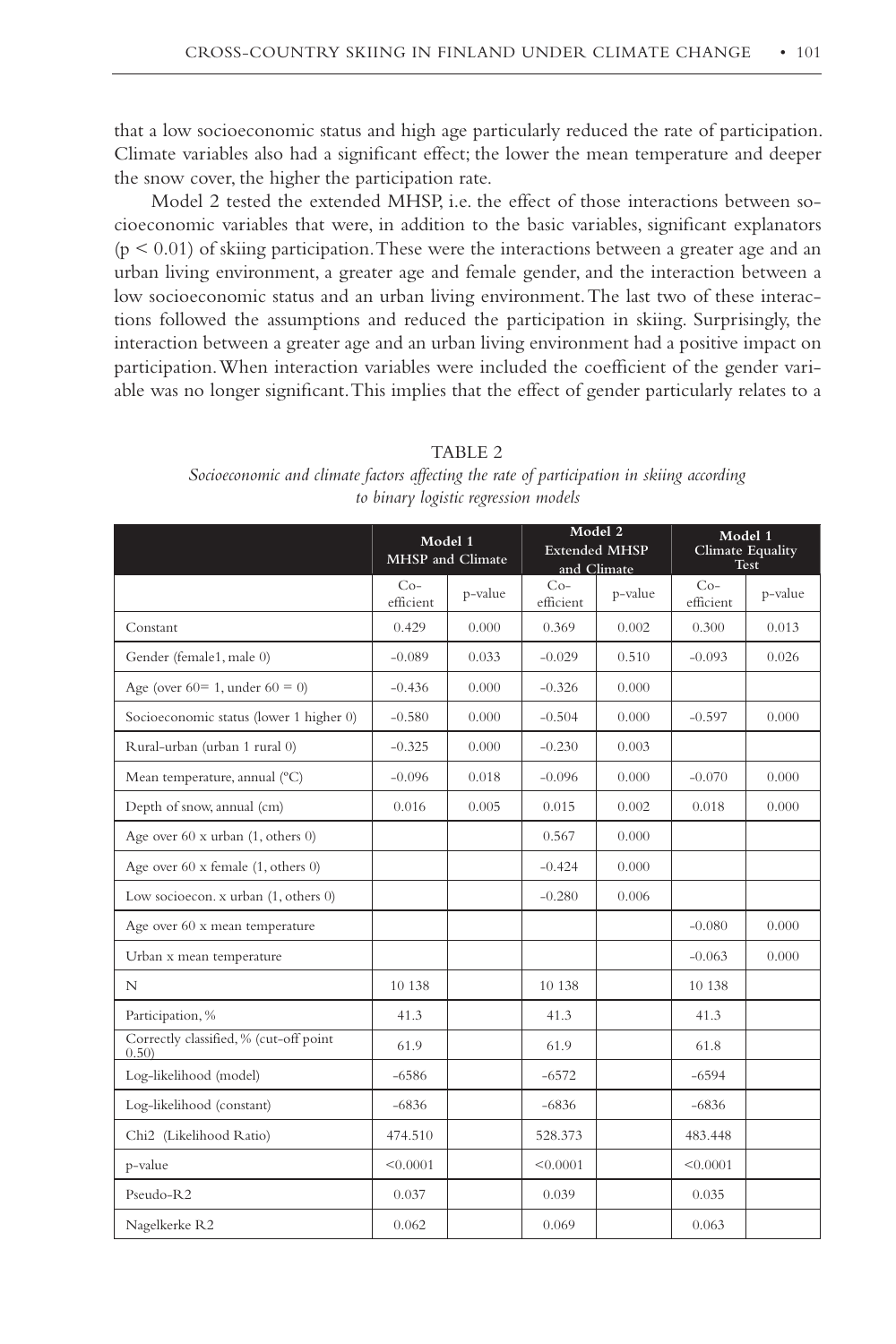greater age, i.e. that younger women do not participate less than men, but in the group of older women participation is less likely.

The model to test the equal effect of climate change (model 3) was estimated by including those variables from the climate-socioeconomic interactions that had significant coefficients ( $p < 0.05$ ). These were mean temperature together with a greater age and mean temperature together with an urban living environment. The negative signs of the interaction variables indicate a stronger negative effect of the temperature variable and higher likelihood of giving up skiing among older respondents and those in an urban living environment compared to the reference group.

Second, for those who participated in skiing we constructed models explaining skiing frequency measured as the number of skiing days (Table 3). Model 1 tested the basic MHSP and revealed that the effect of socioeconomic variables on participation days differed little from the variables explaining general participation. Of these variables, female gender, a lower socioeconomic status and an urban living environment decreased the participation days. In contrast to the participation probability model, an older age increased the number of skiing days for participants. Of the climate variables, mean temperature was significant and positive, reflecting a decreasing frequency of participation. Snow depth was not statistically significant and was excluded from the model.

In model 2 we tested whether any interactions between socioeconomic variables associated significantly with the number of skiing days. The only significant interaction was

|                                                              | Model 1<br>MHSP and Climate |         | Model 2<br><b>Extended MHSP</b><br>and Climate |         | Model 1<br><b>Climate Equality Test</b> |         |
|--------------------------------------------------------------|-----------------------------|---------|------------------------------------------------|---------|-----------------------------------------|---------|
|                                                              | $Co-$<br>efficient          | p-value | $Co-$<br>efficient                             | p-value | $Co-$<br>efficient                      | p-value |
| Constant                                                     | 3.421                       | 0.000   | 3.385                                          | 0.000   | 3.252                                   | 0.000   |
| Gender (female1, male 0)                                     | $-0.326$                    | 0.000   | $-0.256$                                       | 0.000   |                                         |         |
| Age (over $60 = 1$ , under $60 = 0$ )                        | 0.139                       | 0.014   | 0.134                                          | 0.017   | 0.135                                   | 0.018   |
| Socioecon. status (lower 1 higher 0)                         | $-0.070$                    | 0.029   |                                                |         | $-0.062$                                | 0.050   |
| Rural-urban (urban 1 rural 0)                                | $-0.244$                    | 0.000   | $-0.246$                                       | 0.000   |                                         |         |
| Mean temperature, annual (°C)                                | $-0.087$                    | 0.000   | $-0.088$                                       | 0.000   | $-0.052$                                | 0.000   |
| Low socioecon. x female (1, others 0)                        |                             |         | $-0.121$                                       | 0.010   |                                         |         |
| Female x mean temperature                                    |                             |         |                                                |         | $-0.073$                                | 0.000   |
| Urban x mean temperature                                     |                             |         |                                                |         | $-0.040$                                | 0.000   |
| Alpha coefficient                                            | 1.213                       | 0.000   | 1.210                                          |         | 1.219                                   | 0.000   |
| n <sup>1</sup>                                               | 4068                        |         | 4068                                           |         | 4068                                    |         |
| Log-likelihood (model)                                       | $-15826$                    |         | $-15952$                                       |         | $-15832$                                |         |
| Log-likelihood (constant)                                    | $-7602$                     |         | $-47939$                                       |         | $-47756$                                |         |
| Chi <sup>2</sup> (Likelihood Ratio, degrees<br>of freedom 1) | 63550                       |         | 63975                                          |         | 63847                                   |         |
| p-value                                                      | 0.000                       |         | 0.000                                          |         | 0.000                                   |         |
| Pseudo $R^2$                                                 | 0.668                       |         | 0.667                                          |         | 0.668                                   |         |

TABLE<sub>3</sub>

*Socioeconomic and climate factors affecting the frequency of skiing according to a truncated negative binomial regression model.*

<sup>1</sup> Non-participants are excluded.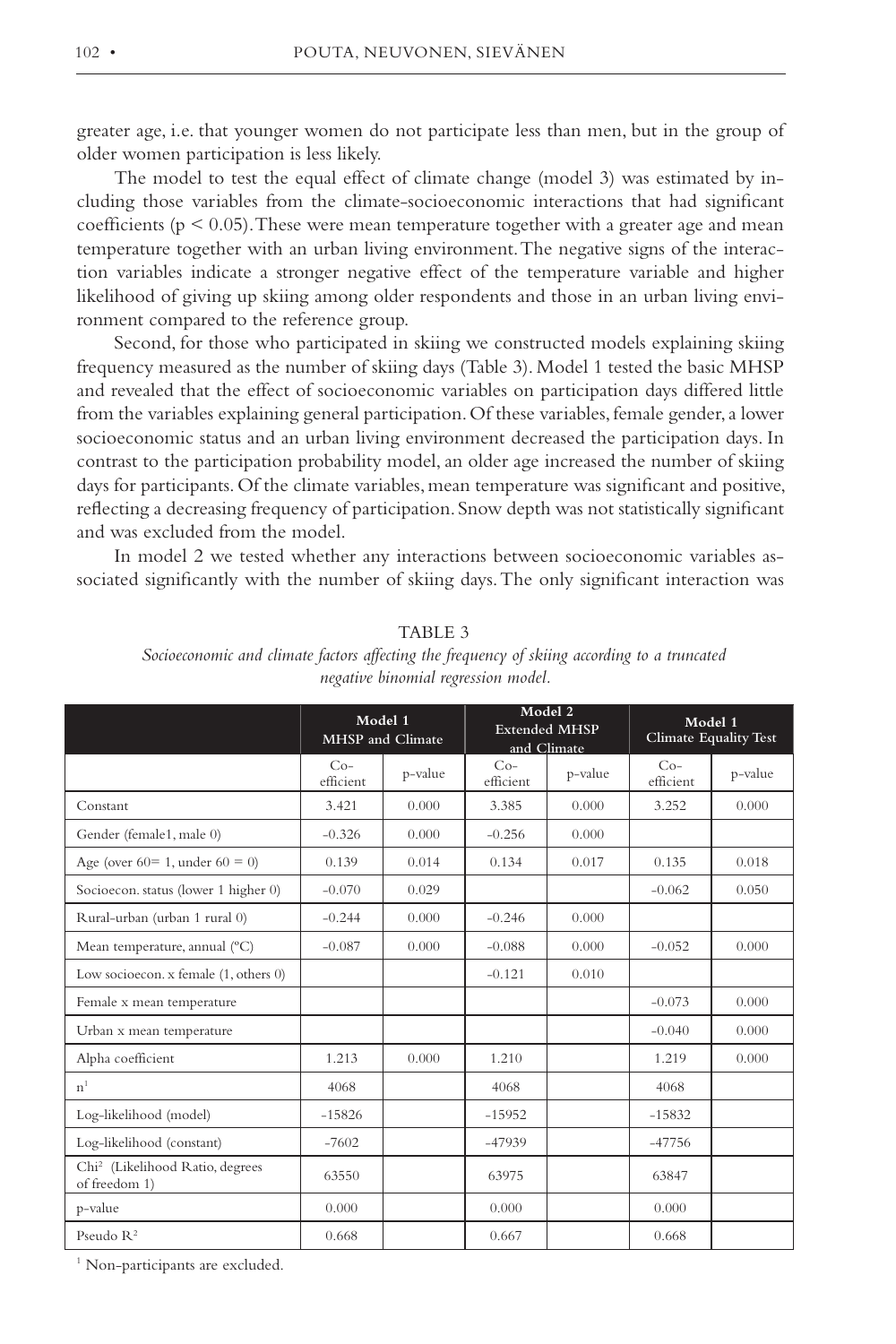that between female gender and a lower socioeconomic status. Inclusion of this variable in the model also resulted in socioeconomic status no longer being significant. This implies that among the skiers in the lower socioeconomic group, women ski less often than the average.

In the third model we tested sensitivity to the climate factor (mean temperature) in terms of skiing times within socioeconomic groups. With this model we determined that higher temperatures were associated with a lower number of skiing days, particularly among women and those in the urban population.

#### *Predictions of Future Skiing*

The extended MHSP models (model 2) from Table 2 and Table 3 were used to estimate the current rate and frequency of skiing participation for the whole population, and for two groups that were at opposite ends of the MHSP status continuum: 1) for the group of older females with a lower socioeconomic status living in cities and 2) for the group of younger males with a higher socioeconomic status living in small towns or rural areas (Table 4). The probability of participation was 40% for the whole population, 25% for the group with a lower participation rate and 53% for the group with a higher participation rate. The number of skiing days per skier also varied from 13 days for the lower status to 21 days for the higher status group. The figures for skiing days per individual in the group (including non-skiers) capture the effect on both the rate and frequency of participation, producing considerable differences between groups from 3.5 days per individual at the lower extreme to 11.8 days at the higher end of the status continuum.

Based on the interaction of socio-demographic and climate variables, the sensitivity to climate change is associated with the same variables as participation, excluding the socioeconomic variable (Table 5, Figure 2). Table 5 shows the sensitivity to climate change from the measurement time to the period of 2051-2080 for the group with a higher sensitivity, i.e. older females living in cities, and that with a lower sensitivity, i.e. younger males living in small towns or rural areas. These participation figures are based on model 3 (in Tables 2 and 3) and predictions for the climate and socioeconomic status distribution. Other socioeconomic predictions were only used for the whole population. On the population level, the participation rate in the long term is estimated to decline by 36% and the participation days

|                                           | Total<br>population | Population with a low<br>participation rate<br>(low socioecon. urban<br>older female) | Population with a high<br>participation rate<br>(high socioecon.<br>non-urban younger male) |  |  |
|-------------------------------------------|---------------------|---------------------------------------------------------------------------------------|---------------------------------------------------------------------------------------------|--|--|
| Present state                             |                     |                                                                                       |                                                                                             |  |  |
| Population                                | 3 896 900           | 52 900                                                                                | 398 000                                                                                     |  |  |
| Proportion of skiers %                    | 40                  | 25                                                                                    | 53                                                                                          |  |  |
| Number of skiers                          | 1 552 100           | 13 100                                                                                | 210 600                                                                                     |  |  |
| Skiing days/skier                         | 17                  | 13                                                                                    | 21                                                                                          |  |  |
| Skiing days/skier with<br>population mean | 18                  | 14                                                                                    | 22                                                                                          |  |  |
| Total number of skiing days               | 28 932 900          | 185 800                                                                               | 4 720 400                                                                                   |  |  |
| Skiing days per individual                | 7.4                 | 3.5                                                                                   | 11.8                                                                                        |  |  |

Table 4 *Estimated current participation based on the extended MHSP (model 2 from Tables 2 and 3).*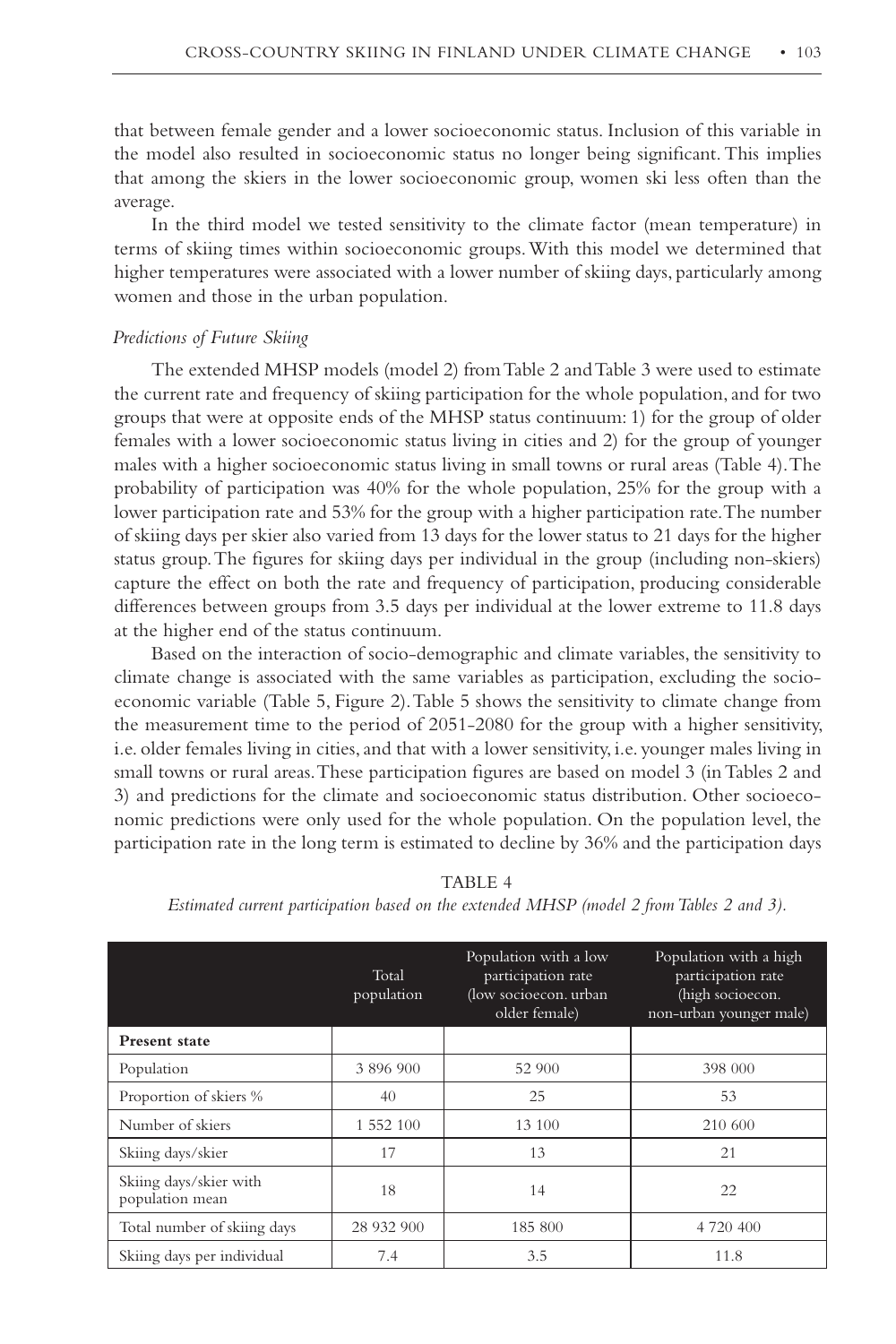per skier by 39%. For the group with a higher sensitivity the participation model predicted a decline in the participation rate from the current 20% to a long-term estimate of only 9%. At the same time, the average skiing days per participant is predicted to decline in this group from 12.8 to 7.1, which corresponds to a 54% reduction. Table 5 and Figure 2 also show the less dramatic decline in the group with a high capacity to adapt, in which the proportion of skiers is predicted to decline by about 23% and the number of skiing days by about 23%.

# **Discussion and Conclusion**

This study developed models for the rate and frequency of participation in cross-country skiing by applying the MHSP. It also extended the application of the MHSP from the approach of Lee et al. (2001) to explain the number of skiing days. Lee et al. recognized that stratification structures can vary regionally. We applied the approach in the rather homogeneous social setting of Finland by replacing the race variable with the urban–rural dimension. Furthermore, we tested an extension of the MHSP in which the variables affecting participation were allowed to interact.

Our results are consistent with those of previous studies reporting the negative effect of female gender, age, and a lower socioeconomic status on recreational participation. However, while Lee et al. (2001) observed that an age of over 65 was the strongest demographic variable affecting participation, in our case a lower socioeconomic status had an even greater effect than age. As in previous studies on hunting and berry picking (Stedman & Heberlein,

|                                                                 | 2000 | 2007-2020 | 2021-2050 | 2051-2080 |  |  |  |
|-----------------------------------------------------------------|------|-----------|-----------|-----------|--|--|--|
| $All*$                                                          |      |           |           |           |  |  |  |
| Proportion of skiers, %                                         | 40%  | 36%       | 34%       | 26%       |  |  |  |
| Skiing days per skier                                           | 18.1 | 16.1      | 14.5      | 11.0      |  |  |  |
| Change in the proportion of skiers, %                           |      | $-11%$    | $-17%$    | $-36%$    |  |  |  |
| Change in skiing days per skier, %                              |      | $-11%$    | $-20%$    | $-39%$    |  |  |  |
| Higher sensitivity**<br>(low socioecon. urban older female)     |      |           |           |           |  |  |  |
| Proportion of skiers, %                                         | 25%  | 20%       | 16%       | 9%        |  |  |  |
| Skiing days per skier                                           | 15.3 | 12.8      | 10.9      | 7.1       |  |  |  |
| Change in the proportion of skiers, %                           |      | $-21%$    | $-35%$    | $-65%$    |  |  |  |
| Change in skiing days per skier, %                              |      | $-16%$    | $-29%$    | $-54%$    |  |  |  |
| Lower sensitivity**<br>(high socioecon. non-urban younger male) |      |           |           |           |  |  |  |
| Proportion of skiers, %                                         | 55%  | 51%       | 49%       | 42%       |  |  |  |
| Skiing days per skier                                           | 22.3 | 21.0      | 19.9      | 17.2      |  |  |  |
| Change in the proportion of skiers, %                           |      | $-6\%$    | $-10%$    | $-23%$    |  |  |  |
| Change in skiing days per skier, %                              |      | $-6\%$    | $-11%$    | $-23%$    |  |  |  |

Table 5 *Socioeconomic and climate factors affecting the frequency of skiing according to a truncated negative binomial regression model.*

\* Based on climate scenarios and scenarios for all socioeconomic variables

\*\* Within-group prediction based on climate scenarios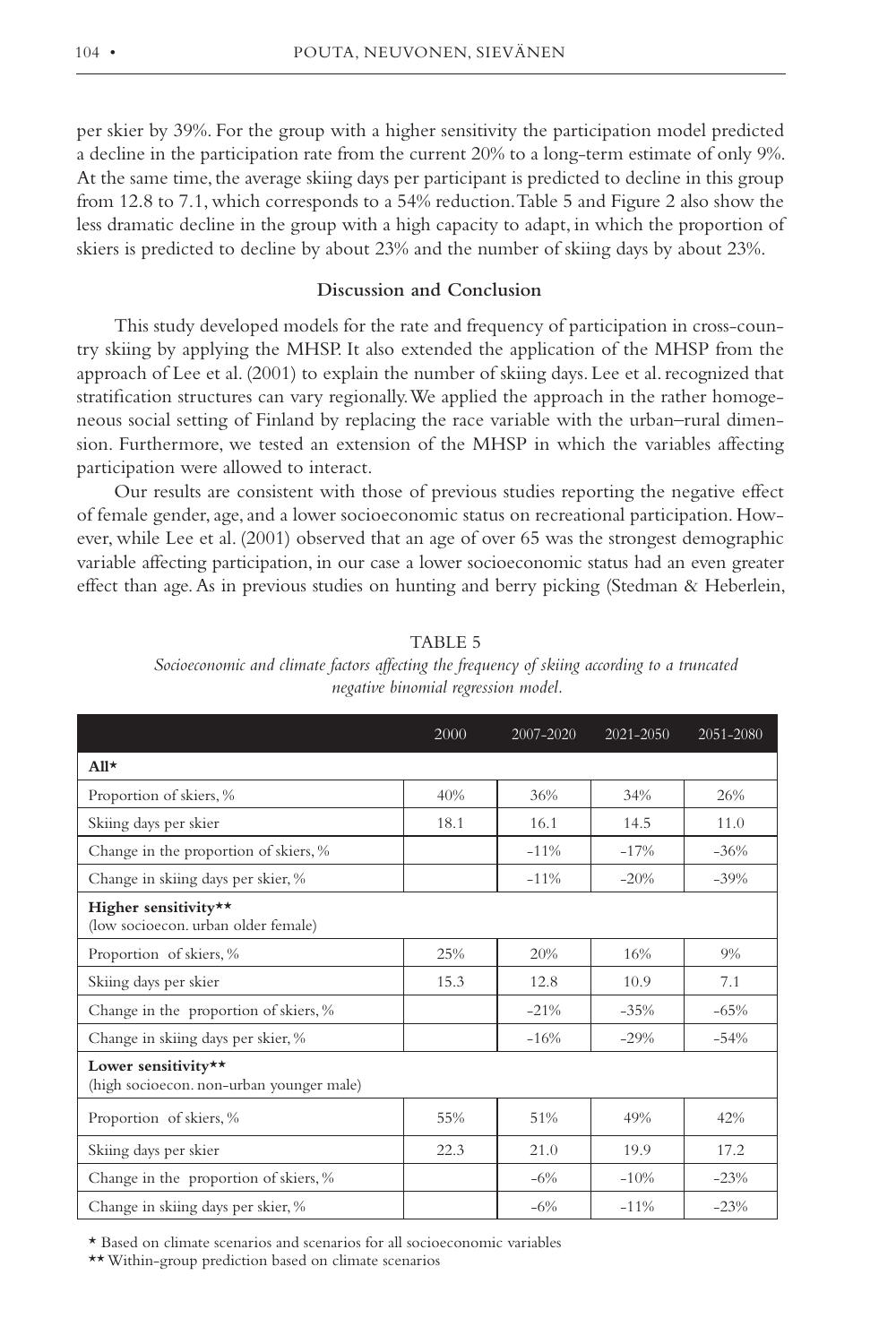

*Figure 2. Percentage changes in the rate and frequency of participation in cross-country skiing in groups with a low and high adaptation capacity.*

2001, Pouta et al., 2006), living in an urban environment also reduced the rate of participation in cross-country skiing. However, our study revealed a greater frequency of participation among older people, which was opposite to expectations, and that socioeconomic factors reducing participation in skiing had a cumulative effect. The interaction between age and female gender and between a lower socioeconomic status and an urban living environment particularly decreased the rate of participation. In the case of participation frequency (skiing days), the significant interaction was that between a lower socioeconomic status and female gender. As the significant variables differed between the models of participation rate and frequency, we can conclude that the relevant factors underlying participation decisions differ from those underlying decisions on the frequency of participation.

We tested whether sensitivity to climate change was associated with the socioeconomic variables of the MHSP model. Although there was a decrease in the rate and frequency of participation in groups at both the higher and lower end of the MHSP status continuum, the decrease was approximately three times stronger at the lower end. Urban people and those with a higher age were particularly sensitive to temperature in terms of the rate of participation, while urban skiers were also sensitive to temperature in their frequency of participation. These results are in line with the discussion on individual adaptation related to lower resources presented in previous studies (Yohe & Tol, 2002). Furthermore, our study revealed that the female gender associated with a higher sensitivity to climate factors in terms of participation frequency.

The results indicated that the rate and frequency of participation in cross-country skiing are highly dependent on low temperature as a precondition for the activity. In practice, future adaptation of winter recreation and nature-based tourism to climate change will take place in two ways: people will adapt autonomously and reactively by changing their recreational and travel behavior to suit the new conditions, and the supply of recreational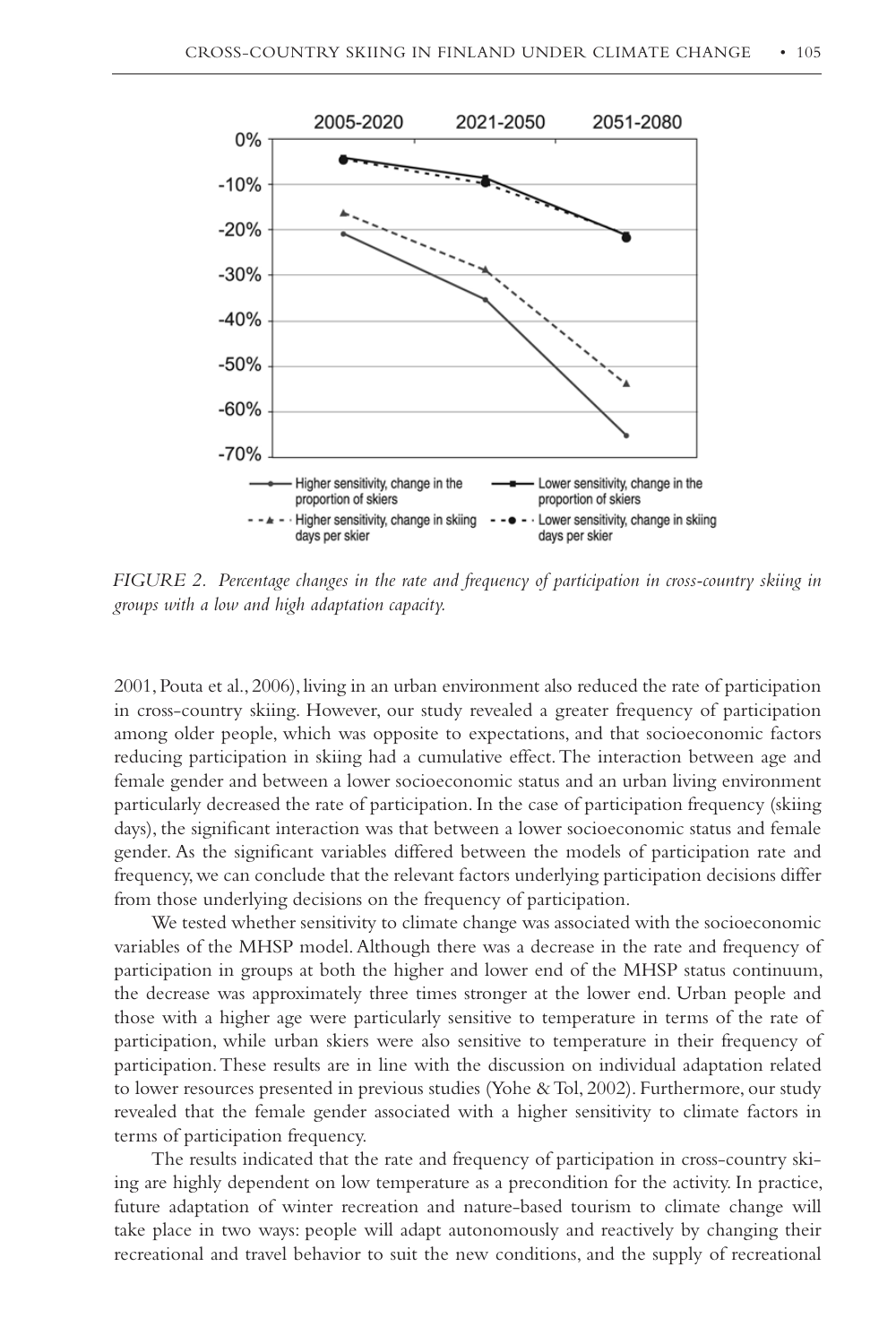and tourism services will adapt to the new climatic conditions. In this study we were able to estimate the possible change in autonomous behavior; however, we did not focus on any changes in the supply of recreational opportunities. This study provides baseline information on the possible changes in participation in cross-country skiing if no changes take place in supply in terms of man-made facilities or technological improvements in the environment, such as ski trails prepared with artificial snow.

Individual adaptation strategies to continue skiing include the use of sites with artificial snow or travel to more distant locations. Both of these strategies are energy consuming and do not follow the principles of sustainable mobility and leisure, in which the focus is on using and providing possibilities for a good quality of life near one's home (Dubois  $\&$  Ceron, 2005). In Finland, cross-country skiing is strongly recommended for all population groups as a healthy form of exercise. From the health perspective there is a need to enhance the skiing opportunities of those groups that particularly face health problems related to a shortage of exercise. Another option is to focus on compensative activities for those who will give up skiing and to guarantee opportunities for these compensative activities.

Our predictions were based on current behavioral patterns. Behavioral changes, including those related to climate change, can be revealed most accurately by monitoring trends in behavior. Panel data that include several measurements of participation, although expensive and laborious to collect, would facilitate an in-depth analysis of cause and effect in the relationship between climate conditions and participation patterns. Furthermore, based on our cross-sectional data, it is impossible to separate the effects of age and cohort (cf. Spence, 2002). At present, about 94% of Finns report having cross-country skiing skills (Pouta & Sievänen, 2001). Among the younger generation (15-24 years) the percentage is 91%. Inexpensive opportunities close to home are particularly important for children who are just learning to ski. As a result of decreasing close-to-home opportunities, raising children to ski may in the future no longer be so common (cf. Bürki et al., 2005). If there is a change in learning patterns, the effect of climate change might be stronger among younger cohorts than our results imply. Because participation trends describe past behavior, investigations measuring and explaining behavioral choices that provide an insight into future behavior also are needed. Preference studies would also provide information for the sport and recreation industry and public sector agencies, enabling them to gain some understanding of future leisure behavior and choices of recreation activities and places, and the choice patterns of different population groups.

In addition to socioeconomic inequality in the sensitivity to climate change, Finns face geographic inequality. Particularly the most populated southern part of the country will face a shortage of snow in the future. Skiing tourism is well established in Northern Finland, but expectations towards the development of nature tourism are stronger in southern parts of the country. The expected future change in climate and the declining snow cover related to decreasing opportunities for winter activities will not support this development, and neither will it support skiing as an everyday leisure activity. In the future it is probable that crosscountry skiing will not remain a part of the Nordic way of life and a symbol of the national culture, but will instead become an activity for those who have the resources and possibility to travel to ski resorts. In this way, climate change will lead to a loss of cultural diversity and the increased unification of the leisure culture in Europe: Northern European leisure patterns will merge with those of Central Europe.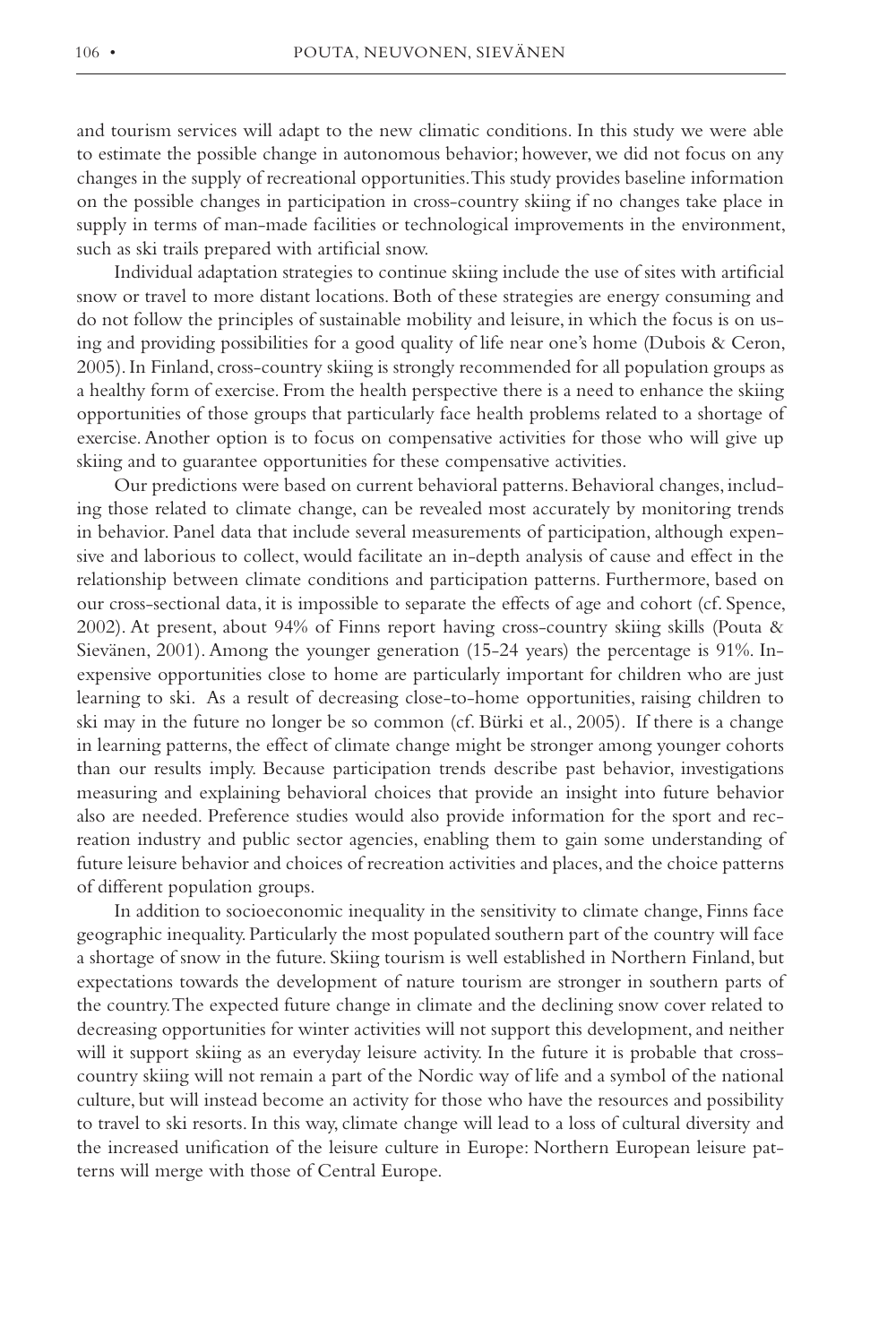## **References**

- Aall, C. & Høyer, K.G. (2005). Tourism and climate change adaptation: the Norwegian case. In C. M. Hall & J. E. S. Higham (Eds.), *Tourism, recreation, and climate change* (pp. 209-221). Channel View Publications**.**
- Adger, W. N. (2003). Social capital, collective action and adaptation to climate change. *Economic Geography, 79,* 387-404.
- Aiken, L.S. & West, S.G. (1996). Multiple Regression: Testing and Interpreting Interactions. Sage Publishing. The BACC Author Team, 2008. *BALTEX Assessment of Climate Change for the Baltic Sea Basin*, Series: Regional Climate Studies. XXII.
- Becker, G. (1991). *A Treatise on the Family*. Enlarged Edition. Cambridge, Massachusetts. Harvard University Press.
- Berg, P. (2005). Miten se meitä liikuttaa? -Suomalaisten liikunta- ja urheiluharrastukset 1981- 2002. In M. Liikkanen, R. Hanifi & U. Hannula (Eds.) *Yksilöllisiä valintoja, kulttuurien pysyvyyttä. Vapaa-ajan muutokset 1981-2002*. Tilastokeskus. Helsinki: Edita Prima Oy.
- Breiling, M. & Charamza, P. (1999). The impact of global warming on winter tourism and skiing: a regionalised model for Austrian snow conditions. *Regional Environmental Change,* 1, 4-14.
- Bürki, R., Elsasser, H., Abegg, B. & Koenig, U. (2005). Climate change and tourism in the Swiss Alps. In C.M. Hall & J.E.S. Higham (Eds.), *Tourism, recreation, and climate change* **(pp. 155-163).** Channel View Publications**.**
- Cameron, A. C. & Trivedi, P. K. (1998). *Regression analysis of count data*. Econometric Society Monographs No: 30. New York USA: Cambridge University Press.
- Carter, T.R, Jylhä, K., Perrels, A., Fronzek, S. & Kankaanpää, S. (2005). Finadapt scenarios for the 21<sup>st</sup> century. Alternative futures for considering adaptation to climate change in Finland. *Finnish Environment Institute Mimeographs* 332, Finadapt Working Paper 2, 42 p.
- Cordell, H.K. (2004). Outdoor Recreation Personalities. In H.K. Cordell (Ed.), *Outdoor Recreation for 21st Century America* (pp. 233-263). Venture Publishing, Inc., State Collage, PA.
- Cutler Riddick, C. & Stewart, D. G. (1994). An examination of the life satisfaction and importance of leisure in the lives of older female retirees: A comparison of blacks to whites. *Journal of Leisure Research, 26*, 75-87.
- Dubois, G. & Ceron, J-P. (2005). Greenhouse gas emissions from tourism under the light of equity issues. In C. M. Hall & J. E. S. Higham (Eds.), *Tourism, recreation, and climate change* (pp. 97-114). Channel View Publications.
- Feather, P., Hellerstein, D. & Tomasi, T. (1995). A discrete-count model of recreational demand. *Journal of Environmental Economics and Management, 29*, 214-227.
- Floyd, M.F., Nicholas, L., Lee, I., Lee, J.H. & Scott, D. (2006). Social stratification in recreational fishing participation: Research and policy implications. *Leisure Sciences, 28*, 351-368.
- Fukushima, T., Kureha, M., Ozaki, N., Fujimo, Y. & Harasawa, H. (2002). Influences of air temperature change on leisure industries – case study on ski activities. *Mitigation and Adaptation Strategies for Global Change*, *7*, 173-189.
- Gilbert, D. & Hudson, S. (2000). Tourism demand constraints. A skiing participation. *Annals of Tourism Research, 27*, 906-925.
- Grothmann, T. & Patt, A. (2005). Adaptive capacity and human cognition: the process of individual adaptation to climate change. *Global Environmental Change, 15*, 199-213.
- Harrison, S.J., Winterbottom, S.J. & Johnson, R.C. (2001). A preliminary assessment of the socio-economic and environmental impacts of recent changes in winter snow cover in Scotland. *Scottish Geography Journal, 117*, 297–312.
- Hosmer, D. W. & Lemeshow, S. (2000). *Applied logistic regression*. 2nd edition. New York USA: John Wiley & Sons, Inc.
- Huhtala, A. & Pouta, E. (2006). Discerning welfare impacts of public provision of recreation areas. *MTT Discussion Papers 6/2006*: 32 p.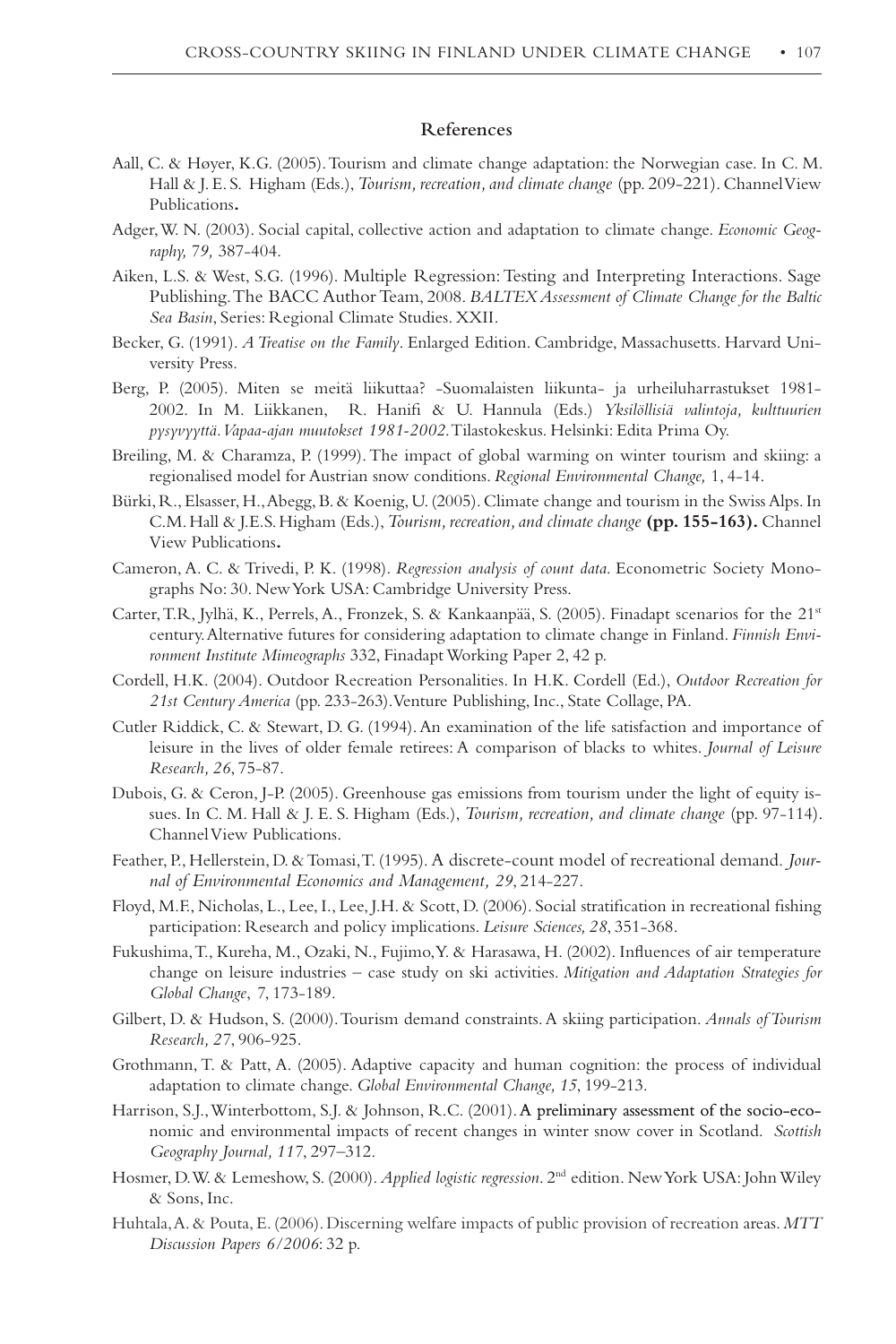- Irland L.C., Adams D., Alig R., Betz C.J., Chen C.C., Hutchins M., McCarl B.A., Skog K. & Sohngen, B.L. (2001). Assessing socioeconomic impacts of climate change on US forests, wood-product markets, and forest recreation. *Bioscience, 51*, 753-764.
- Johnson, C.Y., Bowker , J.M., English, D.B.K. & Worthen, D. (1998). Wildland recreation in the rural south: An examination of marginality and ethnicity theory. *Journal of Leisure Research, 30,* 101-120.
- Kellomäki, S., Strandman, H., Nuutinen, T., Peltola, H., Korhonen, K.T. & Väisänen, H. (2005). Adaptation of forest ecosystems, forests and forestry to climate change. FINADAPT Working Paper 4, Finnish Environment Institute Mimeographs 334: 44 p.
- Krämer, A. (2005). Development of a Management Plan for Winter Sport Tourism in Southwest Germany. In Heberlein, T. & Fredman, P. (Eds.), ISSRM 2005, From Knowledge to Managementbalancing resource extraction, protection & experiences. The 11th International Symposium on Society and Resource Management, June 16-19, 2005, Östersund, Sweden.
- Lee, J.H., Scott, D. & Floyd, M.F. (2001). Structural inequalities in outdoor recreation participation: A multiple hierarchy stratification perspective. *Journal of Leisure Research, 33*, 427-449.
- Loomis, J. & Crespi, J. (1999). Estimated effects of climate change on selected outdoor recreation activities in the United States. In R. Mendelsohn & J.E. Neumann (Eds.) *The Impacts of Climate Change on the United States Economy*. Cambridge University Press. Cambridge (UK).
- Manning, E.R. (1986). *Studies in Outdoor Recreation*. Corvallis, Oregon: Oregon State University Press.
- Markides, K., Liang, J. & Jackson, J. (1990). Race, Ethnicity, and Aging: Conceptual and Methodological Issues. In R. H. Binstock & L.K. George (Eds.), *Handbook of Aging and the Social Sciences, 3rd Ed.* San Diego: Academy Press, Inc.
- McConnell, K.E. (1999). Household Labor Market Choices and the Demand for Recreation. *Land Economics, 75*, 466-77.
- Moen, J. & Fredman, P. (2005). Effects of climate change on Alpine winter tourism in Sweden. In T. Heberlein & P. Fredman (Eds.), *ISSRM 2005, From Knowledge to Management- balancing resource extraction, protection & experiences*. The 11th International Symposium on Society and Resource Management, June 16–19, 2005, Östersund, Sweden.
- Neuvonen, M., Sievänen, T., Tönnes, S. & Koskela, T. (2007). Access to green areas and the frequency of visits - a case study in Helsinki. *Urban Forestry and Urban Greening* 6(4), 235-247.
- Phillipp, S. (1995). Race and leisure constraints. *Leisure Sciences, 17*, 109-120.
- Phillipp, S. (1997). Race, gender, and leisure benefits. *Leisure Sciences, 19,* 191-207.
- Piekkola, H. & Ruuskanen, O-P. (2007). Työtä eri elämänvaiheissa ja ajankäyttö—Äidit ja ikääntyvät. *Sosiaali- ja terveysministeriön selvityksiä* 2007:73. Helsinki.
- Pouta, E. & Sievänen, T. (2001). Luonnon virkistyskäytön kysyntätutkimuksen tulokset kuinka suomalaiset ulkoilevat. In T. Sievänen (Ed.), Luonnon virkistyskäyttö 2000. Luonnon virkistyskäytön valtakunnallinen inventointi LVVI-tutkimus, 1997-2000 Loppuraportti. *Metsäntutkimuslaitoksen tiedonantoja* 802. (pp. 32-68.) [Results of outdoor recreation demand study - how Finns participate in outdoor recreation].
- Pouta, E., Sievänen, T., & Neuvonen, M. (2006). Recreational wild berry picking in Finland— reflection of a rural lifestyle. *Society & Natural Resources, 19*, 285-304.
- Pääkkönen, H. & Niemi, I. (2002). Suomalainen arki. Ajankäyttö vuosituhannen vaihteessa. [Everyday life in Finland. Time use study in the turn of Millenium]. *Statistics Finland. Culture and the Media* 2002:2.
- Ruosteenoja, K., Jylhä, K. & Tuomenvirta, H. (2005). Climate scenarios for Finadapt studies of climate change adaptation. *Finnish Environment Institute Mimeographs* 345, Finadapt Working Paper 15, 38 p.
- Scott, D., Wall, G. & McBoyle, G. (2005). Climate change and tourism and recreation in North America: Exploring Regional Risks and opportunities. In C.M. Hall & J.E.S. Higham (Eds.), *Tourism, recreation, and climate change (*pp. 115-129)*.* Channel View Publications.